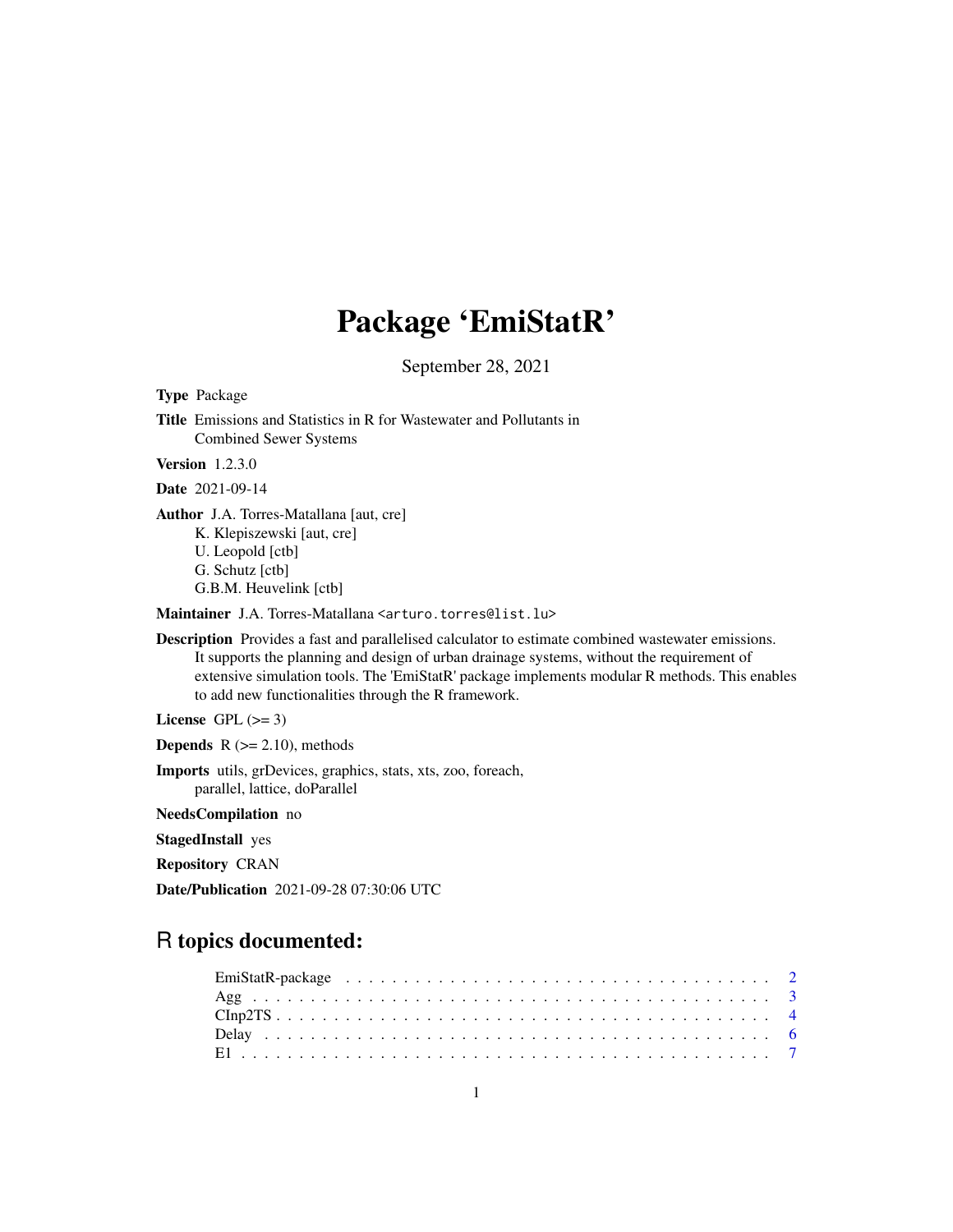# <span id="page-1-0"></span>2 EmiStatR-package

|  |  |  |  |  |  |  |  |  |  |  |  | 25 |
|--|--|--|--|--|--|--|--|--|--|--|--|----|
|  |  |  |  |  |  |  |  |  |  |  |  |    |
|  |  |  |  |  |  |  |  |  |  |  |  |    |
|  |  |  |  |  |  |  |  |  |  |  |  |    |
|  |  |  |  |  |  |  |  |  |  |  |  |    |
|  |  |  |  |  |  |  |  |  |  |  |  |    |
|  |  |  |  |  |  |  |  |  |  |  |  |    |
|  |  |  |  |  |  |  |  |  |  |  |  |    |
|  |  |  |  |  |  |  |  |  |  |  |  |    |
|  |  |  |  |  |  |  |  |  |  |  |  |    |
|  |  |  |  |  |  |  |  |  |  |  |  |    |
|  |  |  |  |  |  |  |  |  |  |  |  |    |
|  |  |  |  |  |  |  |  |  |  |  |  |    |
|  |  |  |  |  |  |  |  |  |  |  |  |    |
|  |  |  |  |  |  |  |  |  |  |  |  |    |
|  |  |  |  |  |  |  |  |  |  |  |  |    |
|  |  |  |  |  |  |  |  |  |  |  |  |    |

EmiStatR-package *Emissions and Statistics in R for Wastewater and Pollutants in Combined Sewer Systems.*

# Description

Provides a fast and parallelised calculator to estimate combined wastewater emissions. It supports the planning and design of urban drainage systems, without the requirement of extensive simulation tools. The 'EmiStatR' package implements modular R methods. This enables to add new functionalities through the R framework.

# Details

The DESCRIPTION file:

| Package: | EmiStatR                                                                            |
|----------|-------------------------------------------------------------------------------------|
| Type:    | Package                                                                             |
| Version: | 1.2.3.0                                                                             |
| Date:    | 2021-09-13                                                                          |
| License: | $GPL (=3)$                                                                          |
|          | Depends: $R (= 2.10)$ , methods, shiny                                              |
| Imports: | utils, grDevices, graphics, stats, xts, zoo, foreach, parallel, lattice, doParallel |

# Author(s)

J.A. Torres-Matallana [aut, cre] K. Klepiszewski [aut, cre] U. Leopold [ctb] G. Schutz [ctb] G.B.M. Heuvelink [ctb]

Maintainer: J.A. Torres-Matallana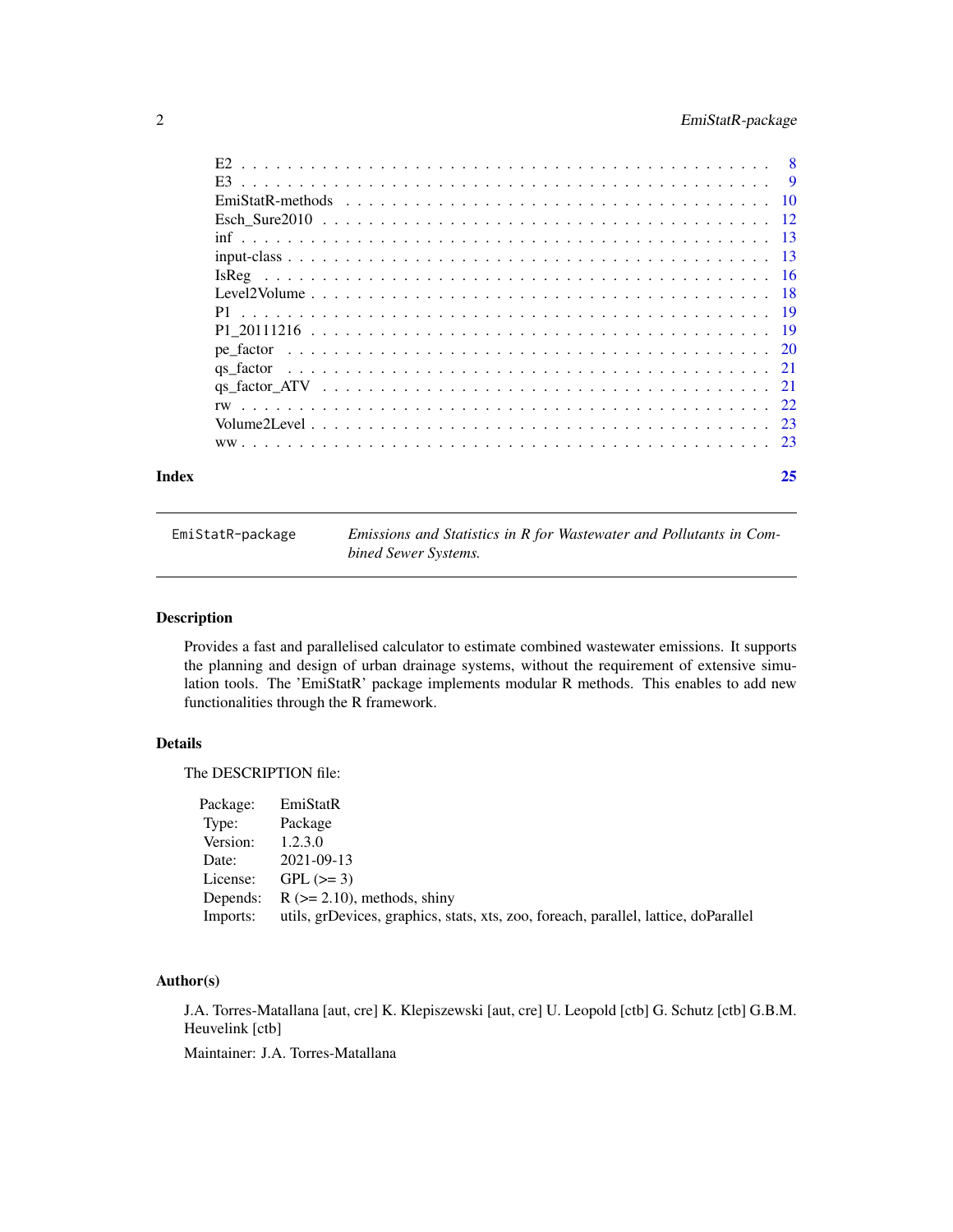#### <span id="page-2-0"></span>References

J. A. Torres-Matallana, K. Klepiszewski, U. Leopold, and G.B.M. Heuvelink. EmiStatR: a simplified and scalable urban water quality model for simulation of combined sewer overflows. Water, 10(6)(782):1-24, 2018. <https://www.mdpi.com/2073-4441/10/6/782/htm>

#### See Also

See also the class the method [EmiStatR](#page-9-1)

Agg *Temporal aggregation of environmental variables*

# Description

Function for temporal aggregation of environmental variables. Agg is a wrapper function of aggregate from stats package.

#### Usage

Agg(data, nameData, delta, func, namePlot)

# Arguments

| data     | A data, frame that contains the time series of the environmental variable to be<br>aggregated, e.g. precipitation. This data frame should have at least two columns:<br>the first one, Time [y-m-d h:m:s]; the second one, a numeric value equal to<br>the magnitude of the environmental variable. If the environmental variable is<br>different than precipitation, then the column name of the values should be named<br>as value. |
|----------|---------------------------------------------------------------------------------------------------------------------------------------------------------------------------------------------------------------------------------------------------------------------------------------------------------------------------------------------------------------------------------------------------------------------------------------|
| nameData | A character string that defines the name of the environmental variable to be<br>aggregated.                                                                                                                                                                                                                                                                                                                                           |
| delta    | A numeric value that specifies the level of aggregation required in minutes.                                                                                                                                                                                                                                                                                                                                                          |
| func     | The name of the function of aggregation e.g. mean, sum.                                                                                                                                                                                                                                                                                                                                                                               |
| namePlot | A character string that defines the title of the plot generated. Use "" to avoid<br>writing the plot locally.                                                                                                                                                                                                                                                                                                                         |

# Value

A data.frame with two columns:

| time  | the date-time time series of the aggregated variable       |
|-------|------------------------------------------------------------|
| value | time series with the magnitude of the aggregated variable. |

# Author(s)

J.A. Torres-Matallana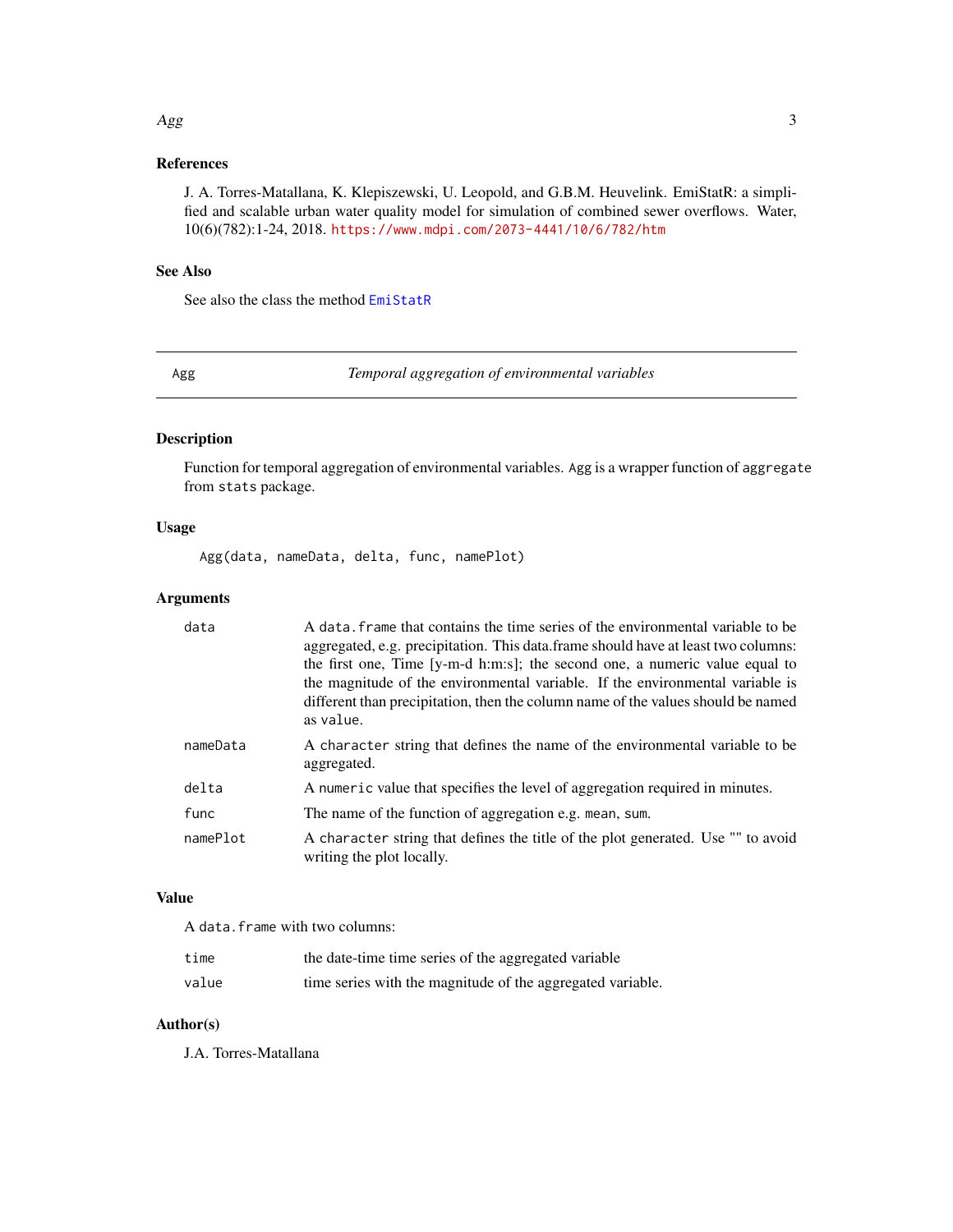# <span id="page-3-0"></span>Examples

```
## temporal aggregation
library(EmiStatR)
data(P1)
colnames(P1) <- c("time", "value")
head(P1)
tail(P1)
P1.agg <- Agg(data = P1, nameData = "value", delta = 120 , func = sum,
              namePlot = "")head(P1.agg)
tail(P1.agg)
```
CInp2TS *Function to convert Constant Input to Time Series*

# Description

Given daily, weekly and monthly factors, this function converts from a constant numeric input to a time series.

# Usage

```
CInp2TS(cinp, prec, cinp.daily.file, cinp.weekly, cinp.seasonal)
```
# Arguments

| cinp            | a numeric object that defines the mean constant input to be converted in time<br>series.                                                                                                                                                                                                                                         |
|-----------------|----------------------------------------------------------------------------------------------------------------------------------------------------------------------------------------------------------------------------------------------------------------------------------------------------------------------------------|
| prec            | A data frame object with observations on the following 2 variables:                                                                                                                                                                                                                                                              |
|                 | time a POSIX ct vector                                                                                                                                                                                                                                                                                                           |
|                 | $'P[mm]'$ a numeric vector                                                                                                                                                                                                                                                                                                       |
| cinp.daily.file |                                                                                                                                                                                                                                                                                                                                  |
|                 | the path and file name of the comma separated value (csv) file that contains the<br>daily factors. The first column of this file should be the time in format "H:M:S"<br>and should span for 24 hours. The second column should contain the factors as<br>numeric class for the specified time. These factors must average to 1. |
| cinp.weekly     | a "list" that contains the factors per day of the week with 7 elements called<br>"mon" for Monday, "tue" for Tuesday, "wed" for Wednesday, "thu" for Thursday,<br>"fri" for Friday, "sat" for Saturday, and "sun" for Sunday. These factors must<br>average to 1. See example about the definition of this argument.             |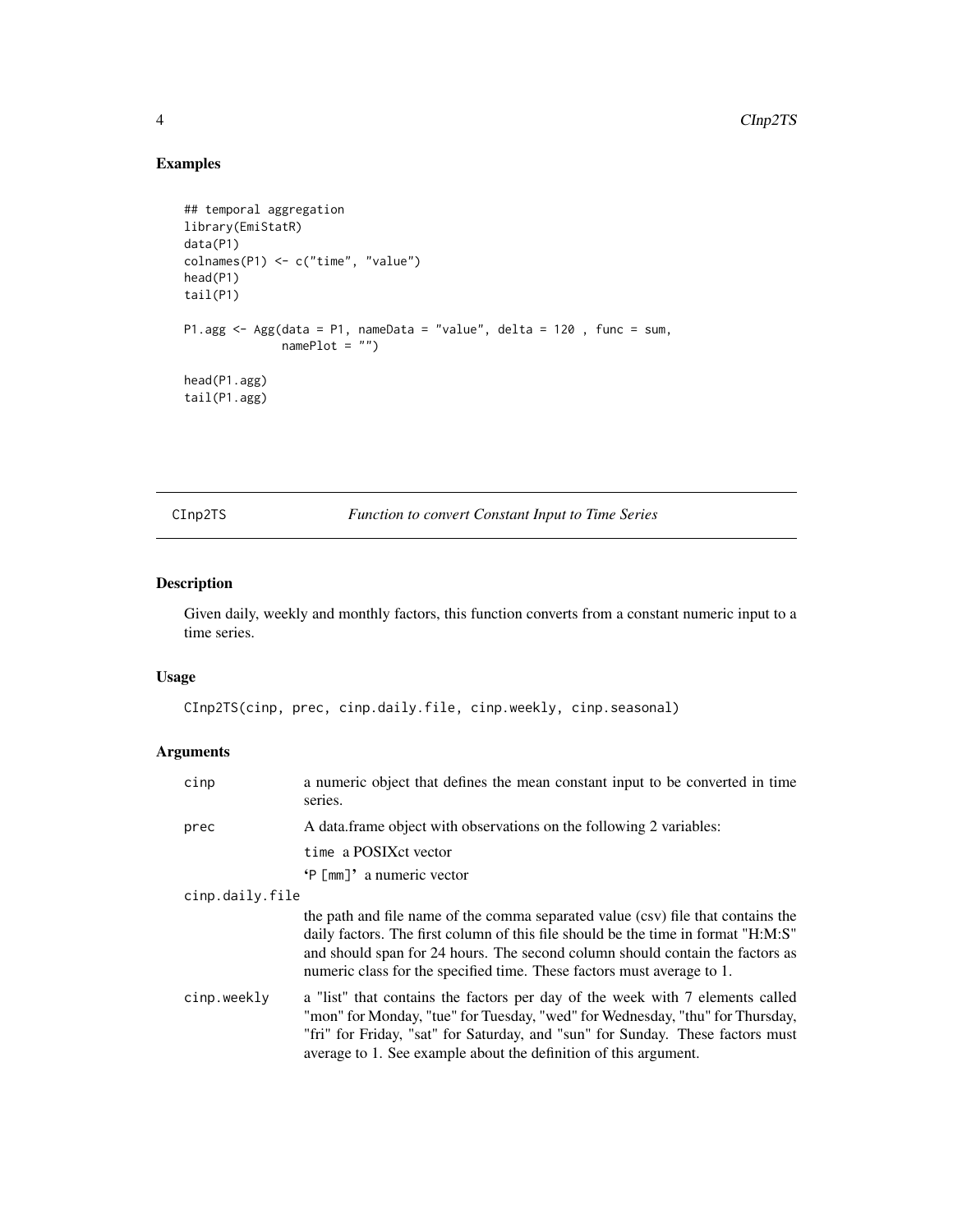#### CInp2TS 5

| cinp. seasonal a "list" that contains the factors per month of the year with 12 elements called |
|-------------------------------------------------------------------------------------------------|
| with the three first lower case letters of the month from "jan" for January to                  |
| "dec" for December. These factors must average to 1. See example about the                      |
| definition of this argument.                                                                    |

# Details

The generated time series has number of rows equal to the number of rows of the prec data.frame. The time index of the time series generated is the same that prec.

# Value

Object of class "list". This object contains 3 elements:

| time | a POSIX ct vector of length n, where n is the number of rows of the prec<br>data.frame.                                                                                                                                                                                                                                                                                                                                                                                                                                                                  |
|------|----------------------------------------------------------------------------------------------------------------------------------------------------------------------------------------------------------------------------------------------------------------------------------------------------------------------------------------------------------------------------------------------------------------------------------------------------------------------------------------------------------------------------------------------------------|
| data | a numeric matrix of size $[1:n, 1:4]$ , where columns are: "factor", the daily factor<br>time series based on cinp. daily. file; "cinp", the daily time series of the vari-<br>able defined by cinp according to the factors defined by "factor"; "cinp.week",<br>the weekly time series of the variable defined by cinp according to the factors<br>defined by factor and cinp. weekly; and "cinp. season", the monthly time se-<br>ries of the variable defined by cinp according to the factors defined by factor,<br>cinp.weekly, and cinp.seasonal. |
| xts  | An "xts" object containing the 4 same columns that data.                                                                                                                                                                                                                                                                                                                                                                                                                                                                                                 |

# Author(s)

J.A. Torres-Matallana; U. Leopold

# Examples

```
library(EmiStatR)
library(zoo)
data("Esch_Sure2010")
data("qs_factor")
cinp <- 150 # water consumption [m3/h]
prec <- Esch_Sure2010[1:1000,] # selecting just the first 1,000 rows
cinp.daily.file <- qs_factor
cinp.weekly <- list(mon=1, tue=.83, wed=.83, thu=.83, fri=1, sat=1.25, sun=1.25)
# factors average to 1
cinp.seasonal <- list(jan=.79, feb=.79, mar=1.15, apr=1.15, may=1.15, jun=1.15,
                       jul=1.15, aug=1.15, sep=1.15, oct=1.15, nov=.79, dec=.79)
# factors average to 1
ts1 <- CInp2TS(cinp, prec, cinp.daily.file, cinp.weekly, cinp.seasonal)
str(ts1)
head(ts1[["xts"]])
summary(ts1[["xts"]])
```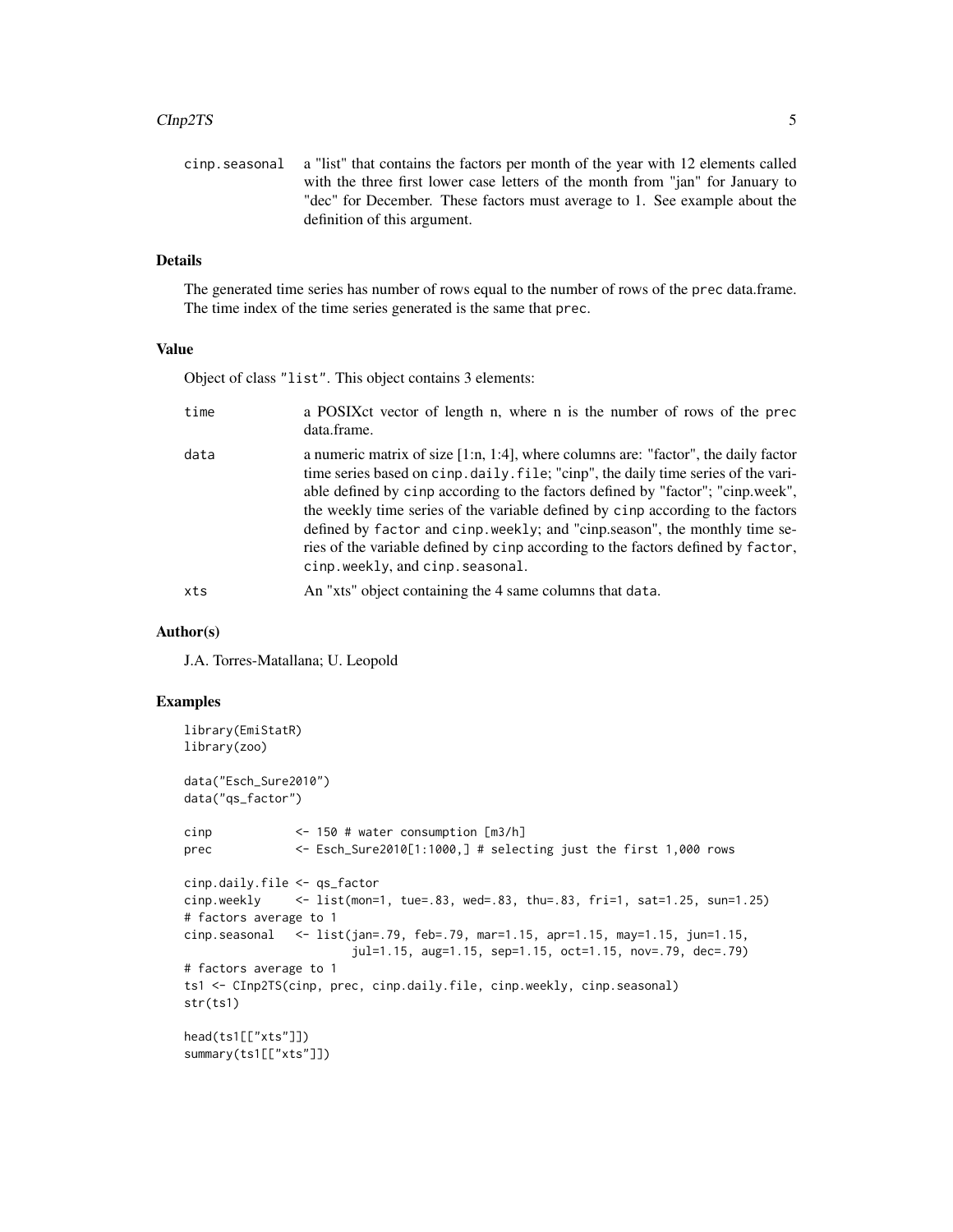```
dev.new()
par(mfrow = c(4,1))plot(index(ts1[["xts"]][,1]), ts1[["xts"]][,1], type = "l",
     xlab = "", ylab = "Daily factor [-]",main="Daily factor time series")
plot(intdex(ts1[["xts"]][,1]), ts1[["xts"]][,2], type = "l",xlab = "", ylab = "Water consumption [l/(PE d)]",main="Daily water consumption time series")
plot(index(ts1[["xts"]][,1]), ts1[["xts"]][,3], type = "l",
     xlab = "", ylab = "Water consumption [1/(PE d)]",main="Weekly water consumption time series")
plot(index(ts1[["xts"]]), ts1[["xts"]][,4], type = "l",
     xlab = "Time", ylab = "Water consumption [1/(PE d)]",main="Yearly water comsumption time series")
```
Delay *Delay function for time series*

# Description

This function allows to cretae a n-time steps delayed time series, where n is the number of time steps defined by argument x. Henceforth, it is possible to calibrate this argument (parameter) x.

#### Usage

Delay(P1, x)

# Arguments

| P1 | A data, frame that contains the time series of the environmental variable to be<br>delayed, e.g. precipitation. This data frame should have at least two columns:<br>the first one, Time [y-m-d h:m:s]; the second one, a numeric value equal to<br>the magnitude of the environmental variable. If the environmental variable is<br>different than precipitation, then the column name of the values should be named |
|----|-----------------------------------------------------------------------------------------------------------------------------------------------------------------------------------------------------------------------------------------------------------------------------------------------------------------------------------------------------------------------------------------------------------------------|
|    | as value.                                                                                                                                                                                                                                                                                                                                                                                                             |
| x  | A numeric value that specifies the delayed time in time steps.                                                                                                                                                                                                                                                                                                                                                        |
|    |                                                                                                                                                                                                                                                                                                                                                                                                                       |

#### Value

A data.frame with two columns:

| time  | the date-time time series of the delayed variable                                                   |
|-------|-----------------------------------------------------------------------------------------------------|
| value | time series with the magnitude (equal to the original, P1, time series) of the<br>delayed variable. |

# Author(s)

J.A. Torres-Matallana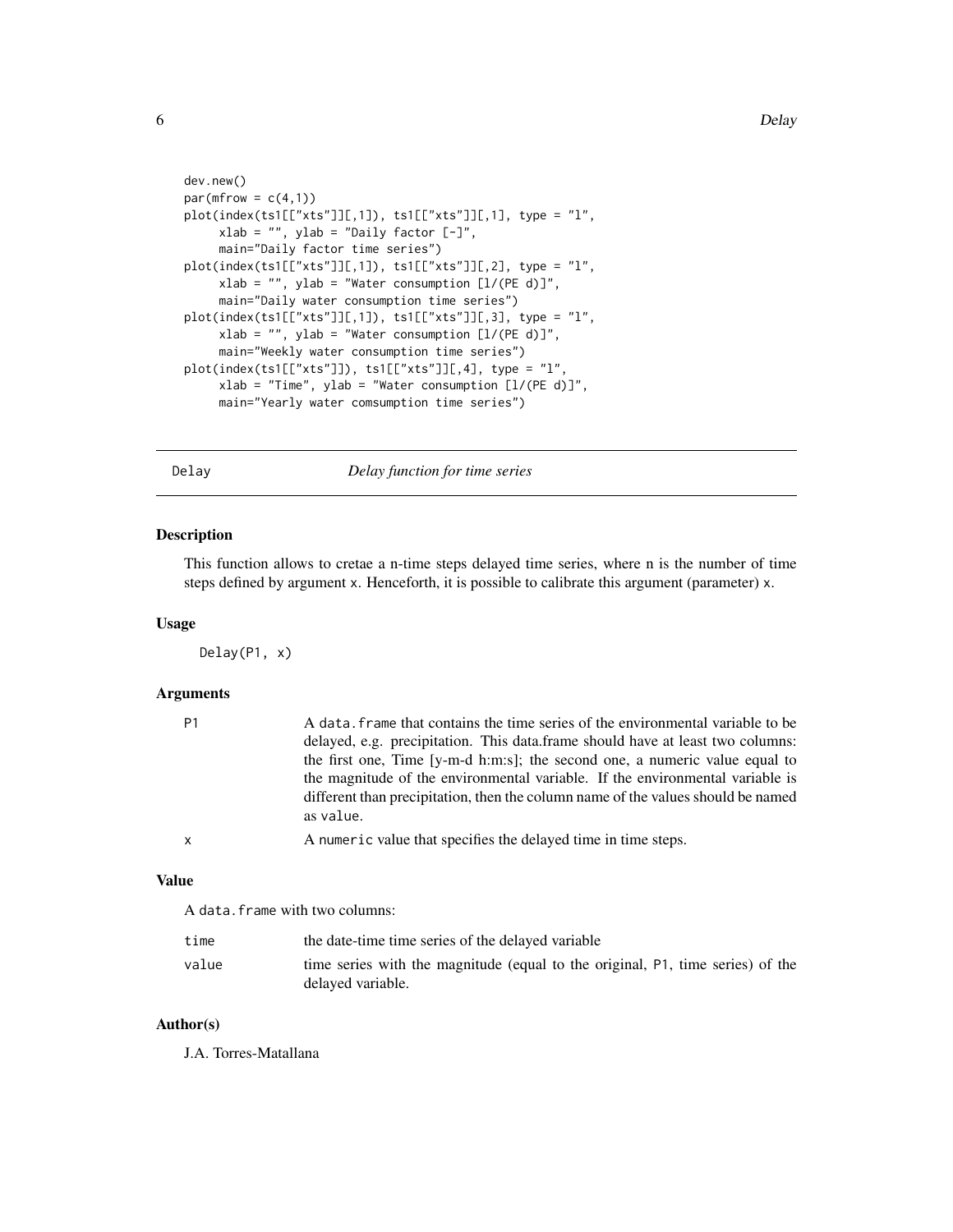# <span id="page-6-0"></span>Examples

```
library(EmiStatR)
data(P1)
P1_delayed <- Delay(P1 = P1, x = 500)head(P1_delayed)
dev.new()
par(mfrow = c(2, 1))plot(P1[,1], P1[,2], typ = "l", col = "blue")
plot(P1_delayed[,1], P1_delayed[,2], typ= "l", col = "red")
```
E1 *Dataset: An example of combined sewer overflow (CSO) input for Goesdorf structure (CSO chamber, CSOC).*

# Description

This dataset is an example of input data for the CSOC at Goesdorf, Grand-Duchy of Luxembourg.

### Usage

data("E1")

# Format

A list of 18 elements. This object contains the first structure (CSOC) to simulate.

id: numeric, identification number [-];

ns: character, name of the structure [-];

nm: character, name of the municipality [-];

nc: character, name of the catchment [-];

numc: numeric, number of the catchment [-];

use: character, use of the soil [-];

Atotal: numeric, total area [ha];

Aimp: numeric, impervious area [ha];

tfS: numeric, time flow structure [time step];

pe: numeric, population equivalent [PE];

V: numeric, volume [m3];

lev2vol: list of 2, lev and vol, defining the curve lev (level [m]) to vol (volume [m3]);

lev.ini: numeric, initial level in the CSOC [m];

Qd: numeric, maximum throttled outflow [l/s];

Dd: numeric, orifice diameter [m];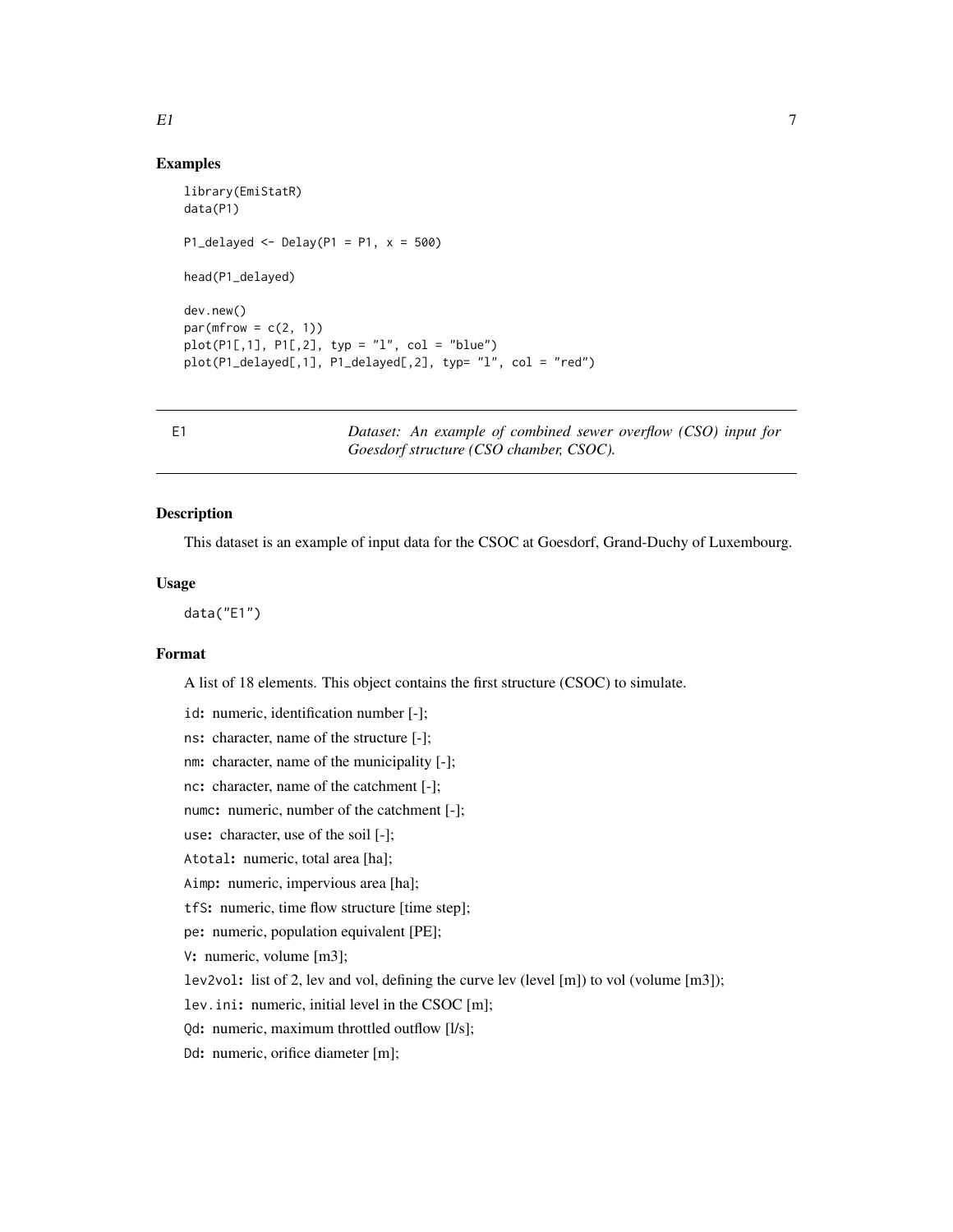<span id="page-7-0"></span>Cd: numeric, orifice coefficient [-];

Cimp: numeric, coefficient for impervious area [-]; Cper: numeric, coefficient for pervious area [-].

#### Examples

data("E1")

str(E1)

E2 *Dataset: An example of combined sewer overflow (CSO) input for Kaundorf structure (CSO chamber, CSOC).*

#### Description

This dataset is an example of input data for the CSOC at Kaundorf, Grand-Duchy of Luxembourg.

#### Usage

data("E2")

# Format

A list of 18 elements. This object contains the first structure (CSOC) to simulate.

id: numeric, identification number [-]; ns: character, name of the structure [-]; nm: character, name of the municipality [-]; nc: character, name of the catchment [-]; numc: numeric, number of the catchment [-]; use: character, use of the soil [-]; Atotal: numeric, total area [ha]; Aimp: numeric, impervious area [ha]; tfS: numeric, time flow structure [time step]; pe: numeric, population equivalent [PE]; V: numeric, volume [m3]; lev2vol: list of 2, lev and vol, defining the curve lev (level [m]) to vol (volume [m3]); lev.ini: numeric, initial level in the CSOC [m]; Qd: numeric, maximum throttled outflow [l/s]; Dd: numeric, orifice diameter [m]; Cd: numeric, orifice coefficient [-]; Cimp: numeric, coefficient for impervious area [-]; Cper: numeric, coefficient for pervious area [-].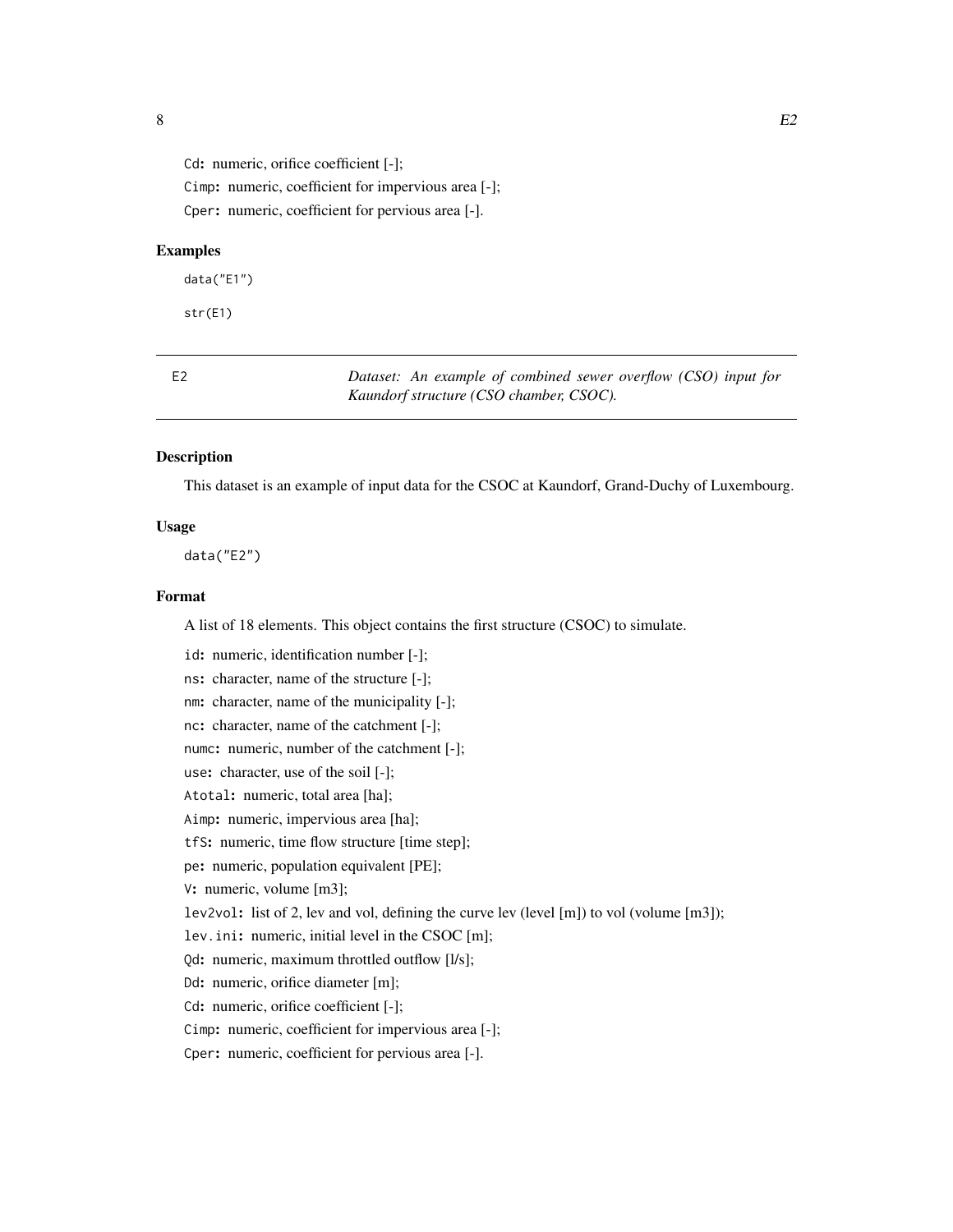### <span id="page-8-0"></span>Examples

data("E2")

str(E2)

E3 *Dataset: An example of combined sewer overflow (CSO) input for Nocher-Route structure (CSO chamber, CSOC).*

### Description

This dataset is an example of input data for the CSOC at Nocher-Route, Grand-Duchy of Luxembourg.

#### Usage

data("E3")

#### Format

A list of 18 elements. This object contains the first structure (CSOC) to simulate.

id: numeric, identification number [-];

ns: character, name of the structure [-];

nm: character, name of the municipality [-];

nc: character, name of the catchment [-];

numc: numeric, number of the catchment [-];

use: character, use of the soil [-];

Atotal: numeric, total area [ha];

Aimp: numeric, impervious area [ha];

tfS: numeric, time flow structure [time step];

pe: numeric, population equivalent [PE];

V: numeric, volume [m3];

lev2vol: list of 2, lev and vol, defining the curve lev (level [m]) to vol (volume [m3]);

lev.ini: numeric, initial level in the CSOC [m];

Qd: numeric, maximum throttled outflow [l/s];

Dd: numeric, orifice diameter [m];

Cd: numeric, orifice coefficient [-];

Cimp: numeric, coefficient for impervious area [-];

Cper: numeric, coefficient for pervious area [-].

# Examples

data("E3")

str(E3)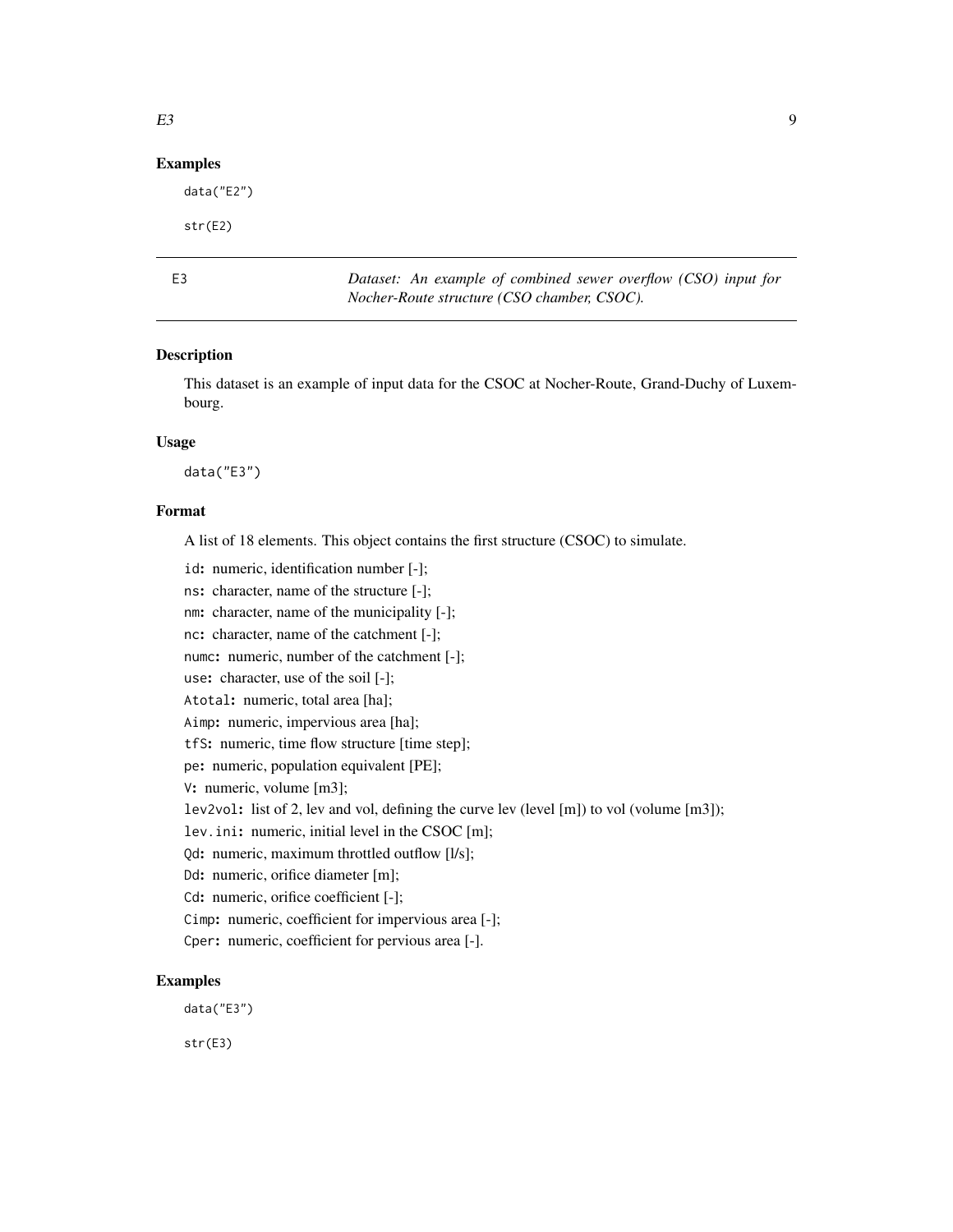<span id="page-9-0"></span>

#### <span id="page-9-1"></span>Description

S4 methods for function EmiStatR. Given the inputs either from the Shiny applications "EmiStatR\_input - Shiny" and "EmiStatR\_inputCSO - Shiny" or user-defined, the methods invoke the main core of the tool and writes the output files in the specified folder.

#### Usage

EmiStatR(x)

#### Arguments

x An object of class input

# Value

Object of class "list". This object contains N lists, where N is the number of structures to simulate. Each list contains a list with three elements: a data.frame named "out1", a data.frame named "out2", a vector named "lista". "out1" contains n observations of 24 variables, where n is the length of the precipitation time series. The 24 variables are the following time series:

1. id, identification number

2. Time [y-m-d h:m:s]

3. P [mm], precipitation

4. i [mm/(min)], intensity (if available)

5. V\_r [m3], rain water volume

6. V\_dw [m3], dry weather volume

7. cs\_mr [-], combined sewage mixing ratio

8. o tfyn [yes=1/no=0], status variable to know when the Combined Sewer Overflow Tank (CSOT) is filling up

9. V\_Tank [m3], volume of CSOT filling up

10. V\_Ov [m3], overflow volume

11. B\_COD\_Ov [kg], Chemical Oxygen Demand (COD) overflow load

12. B\_NH4\_Ov [kg], ammonium (NH4) overflow load

13. C\_COD\_Ov [mg/l], COD overflow concentration

14. C\_NH4\_Ov [mg/l], NH4 overflow concentration

15. d\_Ov [min], total duration of overflows

16. f\_Ov [ocurrence], frequency of overflows (just an approximation)

17. V\_InTank [m3], volume at entrance of the CSOT

18. B\_COD\_InTank [Kg], COD load at entrance of the CSOT

19. B\_NH4\_InTank [Kg], NH4 load at entrance of the CSOT

20. C\_COD\_InTank [mg/l], COD concentration at entrance of the CSOT

21. C\_NH4\_InTank [mg/l], NH4 concentration at entrance of the CSOT

22. Q Ov [l/s], overflow flow

23 pe.season [PE], population equivalents in the catchment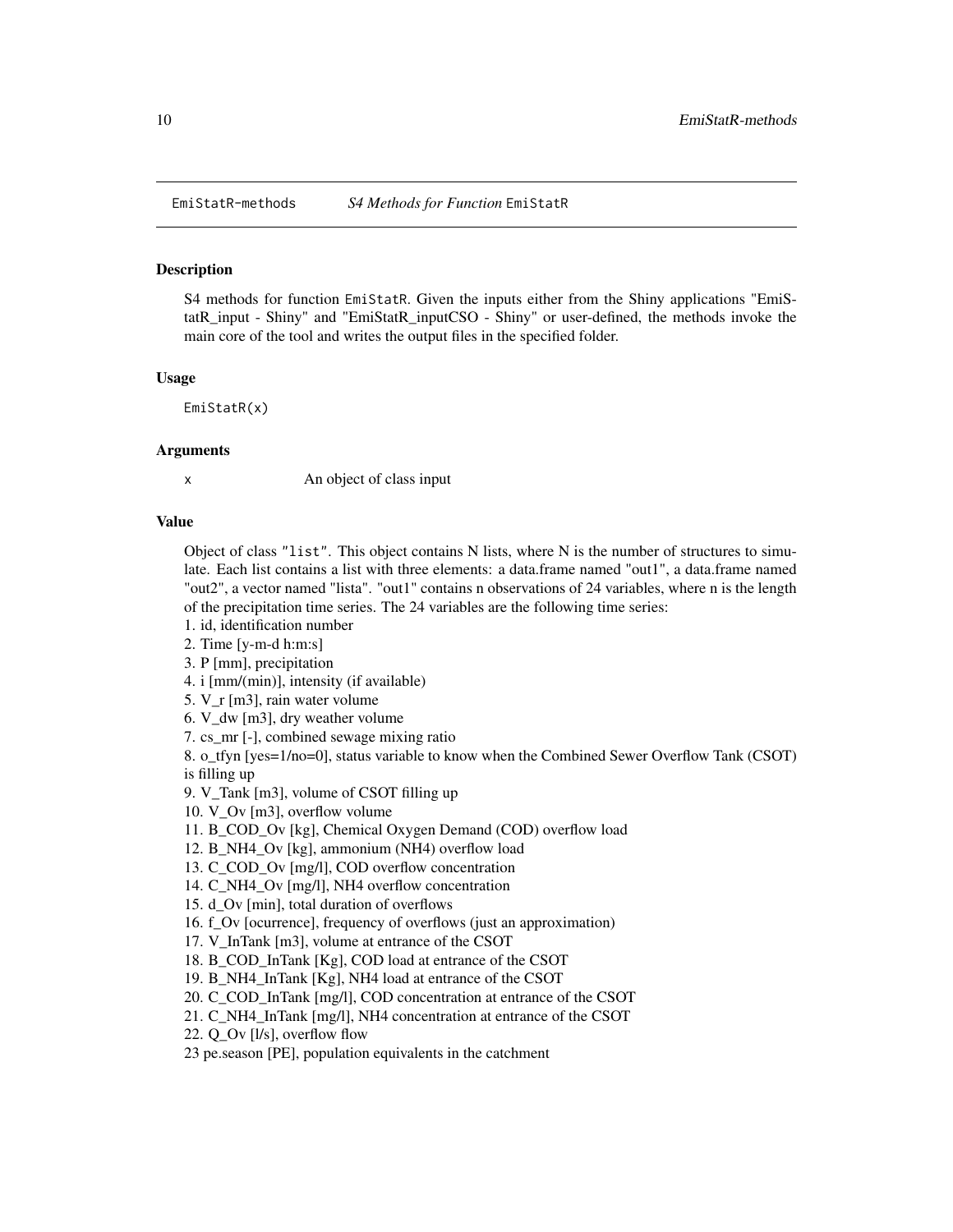# EmiStatR-methods 11

24 qs.season [l/PE/d], water consumption in the catchment

The summary of the overflow data, "out2", contains 15 observations of 2 variables. The 15 observations are:

- 1. Period [day], length of time of the precipitation time series
- 2. Duration, d\_Ov, [min], overflow duration
- 3. Frecuency, f\_Ov, [ocurrence] (aprox.), overflow frecuency
- 4. Total volume, V\_Ov, [m3], total overflow volume
- 5. Average flow, Q\_Ov, [l/s], average overflow flow
- 6. Total COD load, B\_COD\_Ov, [kg], total COD load in overflow
- 7. Average COD concentration, C\_COD\_ov\_av, [mg/l], in overflow
- 8. 99.9th percentile COD concentration, C\_COD\_Ov\_99.9, [mg/l], in overflow
- 9. Maximum COD concentration, C\_COD\_Ov\_max, [mg/l], in overflow
- 10. Total NH4 load, B\_NH4\_Ov, [kg], total NH4 load in overflow
- 11. Average NH4 concentration,C\_NH4\_Ov\_av, [mg/l], in overflow
- 12. 99.9th percentile NH4 concentration, C\_NH4\_Ov\_99.9, [mg/l], in overflow
- 13. Maximum NH4 concentration, C\_NH4\_Ov\_max, [mg/l], in overflow
- 14. Structure summary results, (a descriptive text line)
- 15. Volume Tank, VTank [m3], total volumen in the CSO tank

"Lista" contains the identification name(s) of the N structure(s). If export is allowed then three plain text .csv files are created, one for "out1", the second for "out2", the third one a summary for all the structures based in "out2". Also, one .pdf file is printed which illustrates the precipitation and Combined Sewer Overflow (CSO) volume, COD concentration, and NH4 concentration time series. These files are exported to the directory EmiStatR\_output located in the folderOutput path.

#### **Methods**

 $signature(x = "input")$  execute EmiStatR function

## Author(s)

J.A. Torres-Matallana; K. Klepiszewski; U. Leopold; G.B.M. Heuvelink

#### Examples

```
## running GUI
library("EmiStatR")
appDir <- system.file("shiny", package = "EmiStatR")
## (uncomment for running)
# setwd(appDir)
# runApp("EmiStatR_input")
# runApp("EmiStatR_inputCSO")
## executing EmiStatR
input.default <- input()
## uncomment following lines to execute
```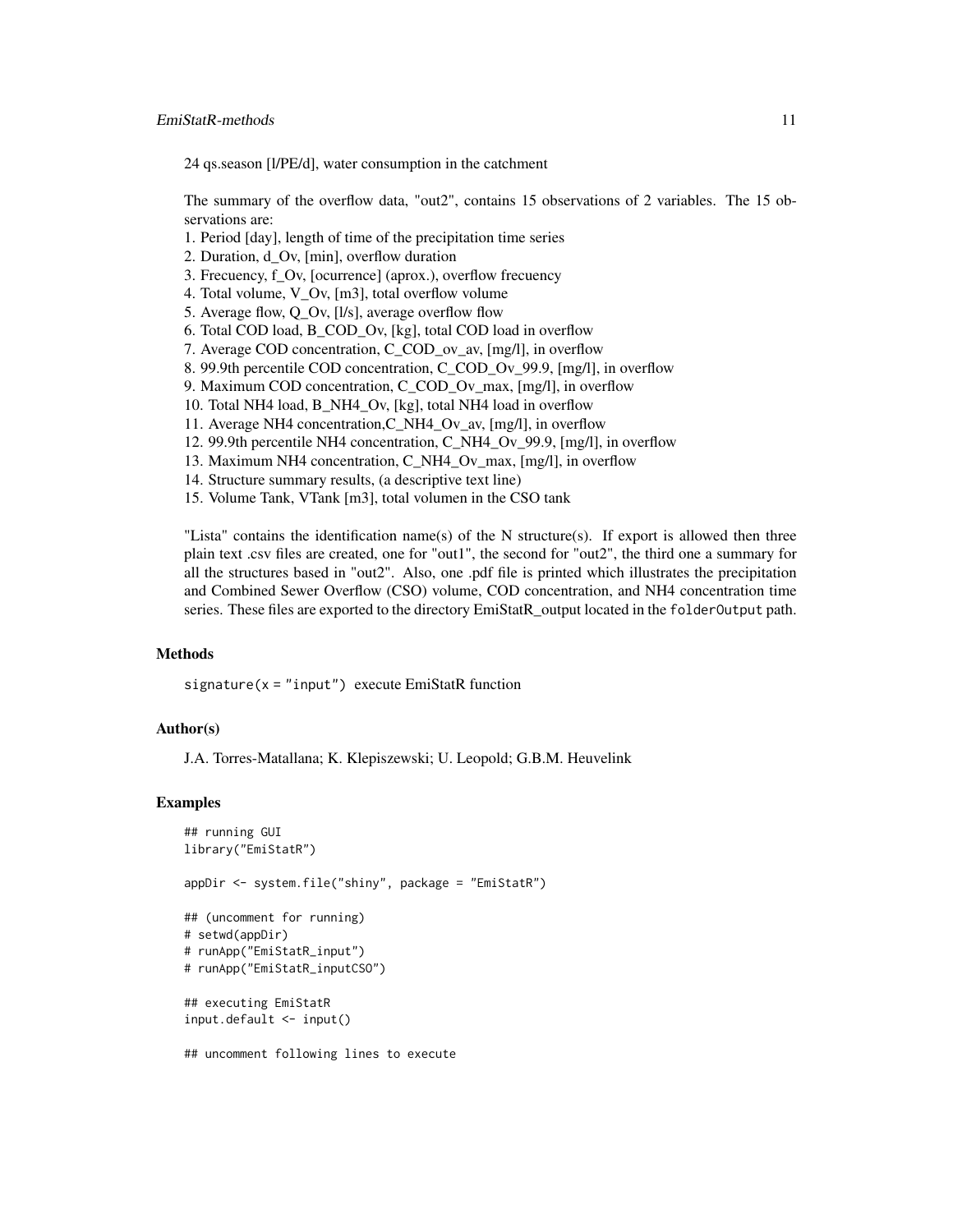```
# sim <- EmiStatR(input.default)
# str(sim)
## a dummy example of plot
# par(mfrow=c(2,2), oma = c(\emptyset, \emptyset, 2, \emptyset))
# plot(x=sim[[1]][[1]][[2]], y=sim[[1]][[1]][[3]], typ="l", col="blue",
# xlab = "time", ylab = colnames(sim[[1]][[1]])[3], main = "Precipitation")
# plot(x=sim[[1]][[1]][[2]], y=sim[[1]][[1]][[10]], typ="l", col="blue",
# xlab = "time", ylab = colnames(sim[[1]][[1]])[10], main = "CSO, volume")
# plot(x=sim[[1]][[1]][[2]], y=sim[[1]][[1]][[13]], typ="l", col="blue",
# xlab = "time", ylab = colnames(sim[[1]][[1]])[13], main = "CSO, COD concentration")
# plot(x=sim[[1]][[1]][[2]], y=sim[[1]][[1]][[14]], typ="l", col="blue",
# xlab = "time", ylab = colnames(sim[[1]][[1]])[14], main = "CSO, NH4 concentration")
# mtext(paste("Structure", sim[[1]][[3]][[1]]), outer=TRUE, cex = 1.5)
```
Esch\_Sure2010 *Dataset: An example time series for the EmiStatR package*

#### **Description**

This dataset is a list that contains a data.frame with two columns: time [y-m-d h:m:s] and precipitation depth, P [mm]. The dataset correspond to measurements for 2010 with time steps of 10 minutes at rain gauge station, Esch-sur-Sure, located close to the sub-catchment of the combined sewer overflow chamber at Goesdorf, Grand-Duchy of Luxembourg.

#### Usage

```
data("Esch_Sure2010")
```
#### Format

A data frame with 52560 observations on the following 2 variables.

time a POSIXct vector

'P [mm]' a numeric vector

#### Source

<https://www.agrimeteo.lu>

#### Examples

data(Esch\_Sure2010)

plot(Esch\_Sure2010[,2], col="blue", typ="l", xlab = "time", ylab = "Precipitation [mm]")

<span id="page-11-0"></span>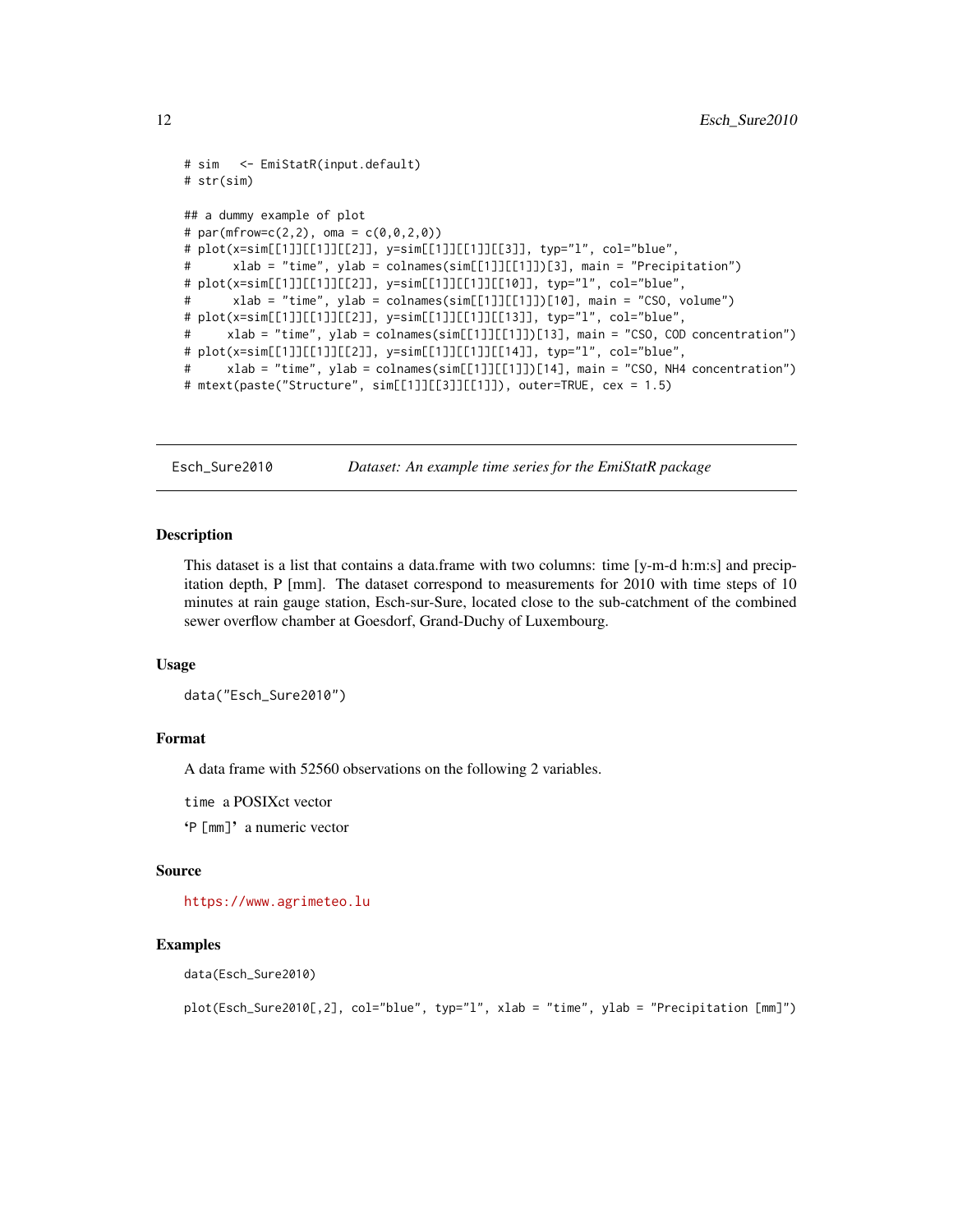<span id="page-12-0"></span>inf *Dataset: An example of general input for infiltration characteristics in the study region.*

# Description

This dataset is an example of general input for infiltration characteristics in the sewer system for the study region (Haute-Sure catchment, Grand-Duchy of Luxembourg).

# Usage

data("inf")

#### Format

A list of 3 elements.

qf: numeric, infiltration water inflow [l/(s\*ha)];

CODf: numeric, chemical oxygen demand (COD) infiltration water pollution per capita (PE) load per day [g/(PE\*day)];

NH4f: numeric, ammonium (NH4) infiltration water pollution per capita (PE) load per day[g/(PE\*day];

### Examples

data("inf")

str(inf)

input-class *Class* "input"

# Description

The class provides a container for inputs required to invoke EmiStatR method.

# Objects from the Class

Objects can be created by calls of the form input() or new("input").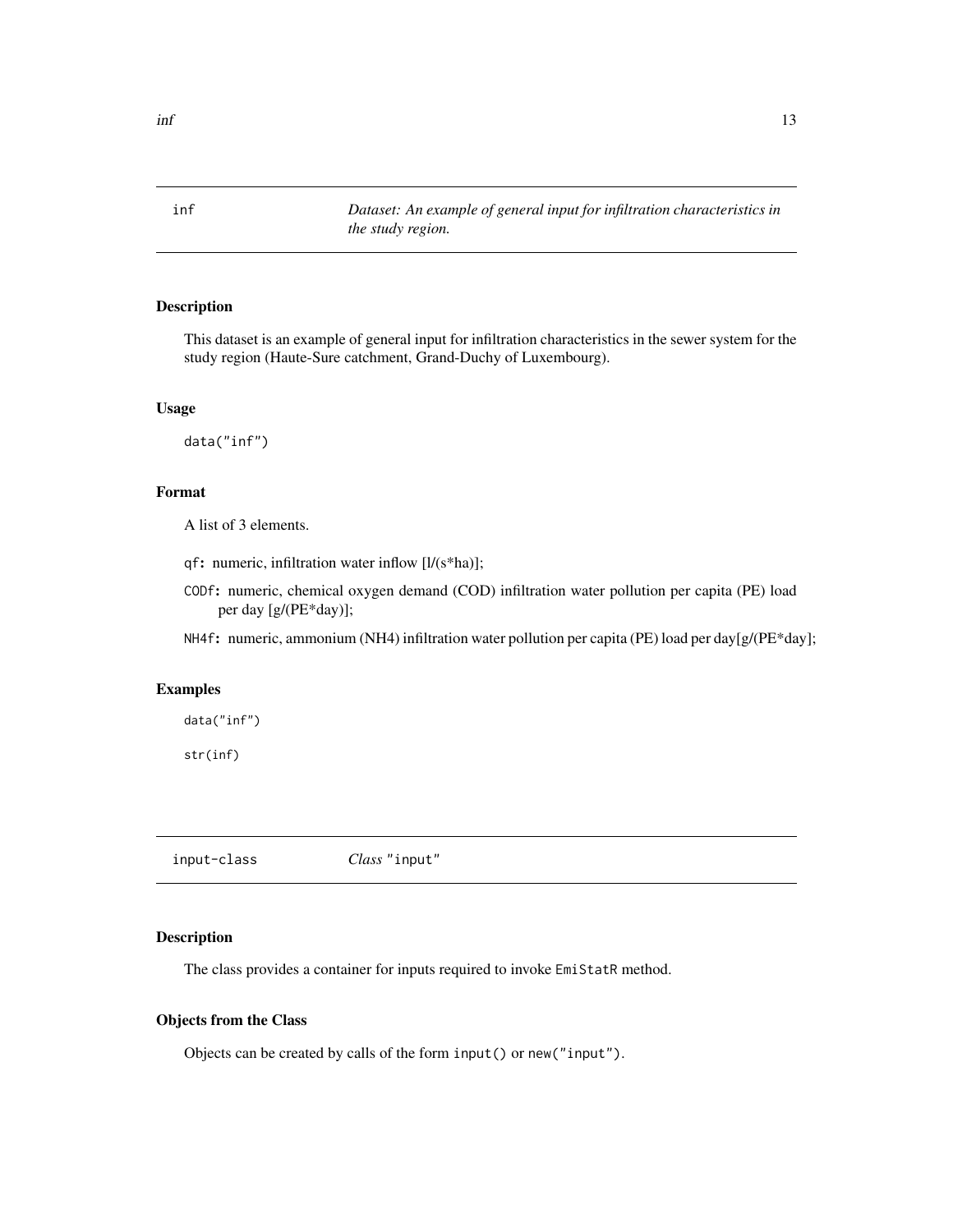- spatial: Object of class "numeric", 0 (default ) for non-spatial input, 1 for spatial input (not implemented).
- zero: Object of class "numeric", aproximation to zero value. Default 1E-5.
- folder: Object of class "character", path for the output. Default getwd()
- cores: Object of class "numeric", number of CPU cores to be used in parallel computing. If cores = 0 no parallel computation is done. Default 1.
- ww: Object of class "list". This list contains three numeric elements for the wastewater characteristics. First element qs, individual water consumption of households [l/(PE d)]. Second element CODs, sewage pollution - COD concentration [g/(PE d)]. Third element NH4s, sewage pollution - NH4 concentration [g/(PE d)].
- inf: Object of class "list". This list contains three numeric elements for infiltration water characteristics. First element qf, infiltration water inflow [l/(s ha)]. Second element CODf, infiltration water pollution - COD concentration [g/(PE d)]. Third element NH4f, infiltration water pollution - NH4 concentration [g/(PE d)].
- rw: Object of class "list". This list contains three elements for rainwater characteristics. First element CODr (numeric), rainwater pollution - COD concentration [mg/l]. Second element NH4r (numeric), rainwater pollution - NH4 concentration [mg/l]. Third element stat (character), name of the rain measurement station.
- P1: Object of class "data.frame" with two columns named 1. "time" for specifying the date and time in format YYYY-m-d HH:MM:SS, 2. "P [mm]" for specifying the depth values of the rainfall time series in millimeters. Optionally, instead of rainfall depth values can be provided values of direct runoff in cubic meters entering in the system. If runoff values are provided then the second column containing these values should be named as "Runoff\_Volume" or "runoff\_volume", otherwise this column is treated as rainfall depth.
- st: Object of class "list". This object contains n lists, where n is the number of structures to simulate. Every list should contain 18 elements: id, numeric, identification number [-]; ns, character, name of the structure [-]; nm, character, name of the municipality [-]; nc, character, name of the catchment [-]; numc, numeric, number of the catchment [-]; use, character, use of the soil [-]; Atotal, numeric, total area [ha]; Aimp, numeric, impervious area [ha]; tfS, numeric, time flow structure [time step]; pe, numeric, population equivalent [PE]; V, numeric, volume  $[m3]$ ; lev2vol, list of 2, lev and vol, defining the curve lev (level  $[m]$ ) to vol (volume [m3]); Qd, numeric, maximum throttled outflow [l/s]; Dd, numeric, orifice diameter [m]; Cd, numeric, orifice coefficient [-]; Cimp, numeric, coefficient for impervious area [-]; and Cper, numeric, coefficient for pervious area [-].
- pe.ts.file: Object of class "character" with the path and file name of the comma separated value (csv) file that contains the montly (seasonal) factors for population equivalent (pe). The first column of this file should be "time" in format "Y-m-d H:M:S" and should span for the entire length of the desired time series. The second column should contain the population equivalent as numeric class for the specified time, i.e. the desired pe time series with daily, weekly and monthly factors already applied. Default empty string (""). If not empty string is defined then pe.daily.file, pe.weekly, pe.seasonal are omitted.
- $pe.$  daily. file: Object of class "data. frame" that contains the daily factors for population equivalent. The first column should be the time in format "H:M:S" and should span for 24 hours. The second column should contain the factors as numeric class for the specified time. These factors must average to 1.

#### **Slots**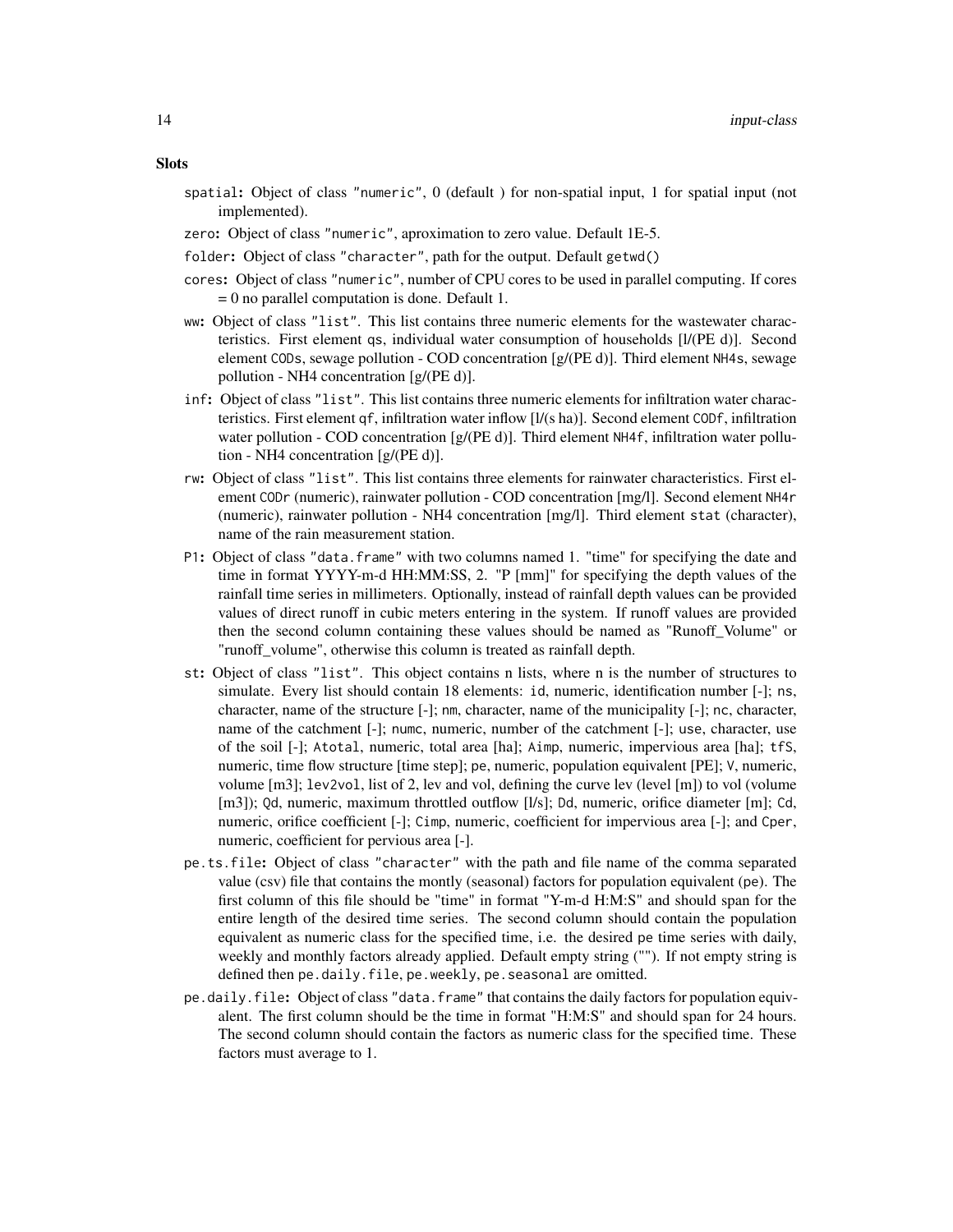- pe.weekly: Object of class "list" that contains the factors for population equivalent per day of the week with 7 elements called "mon" for Monday, "tue" for Tuesday, "wed" for Wednesday, "thu" for Thursday, "fri" for Friday, "sat" for Saturday, and "sun" for Sunday. These factors must average to 1.
- pe.seasonal: Object of class "list" that contains the factors for population equivalent per month of the year with 12 elements called with the three first lower case letters of the month from "jan" for January to "dec" for December. These factors must average to 1.
- qs.ts.file: Object of class "character" with the path and file name of the comma separated value (csv) file that contains the monthly (seasonal) factors for water consumption (qs). The first column of this file should be "time" in format "Y-m-d H:M:S" and should span for the entire length of the desired time series. The second column should contain the population equivalent as numeric class for the specified time, i.e. the desired qs time series with daily, weekly and monthly factors already applied. Default empty string (""). If not empty string is defined then pe.daily.file, pe.weekly, pe.seasonal are omitted.
- qs.daily.file: Object of class "character" with the path and file name of the comma separated value (csv) file that contains the daily factors for water consumption. The first column of this file should be the time in format "H:M:S" and should span for 24 hours. The second column should contain the factors as numeric class for the specified time. These factors must average to 1.
- qs.weekly: Object of class "list" that contains the factors for water consumption per day of the week with 7 elements called "mon" for Monday, "tue" for Tuesday, "wed" for Wednesday, "thu" for Thursday, "fri" for Friday, "sat" for Saturday, and "sun" for Sunday. These factors must average to 1.
- qs.seasonal: Object of class "list" that contains the factors for water consumption per month of the year with 12 elements called with the three first lower case letters of the month from "jan" for January to "dec" for December. These factors must average to 1.
- export: Object of class "numeric". If 1 (default) then the results are saved in folderOutput. Set to 0 for not writing in output files.

#### Methods

**EmiStatR** signature( $x =$ "input"): execute EmiStatR function

# Author(s)

J.A. Torres-Matallana

#### Examples

```
## loading EmiStatR
library("EmiStatR")
showClass("input")
## running EmiStatR with user defined input
data("Esch_Sure2010")
P1 <- Esch_Sure2010[1:1000,] # selecting just the first 1,000 rows
station <- "Esch-sur-Sure"
```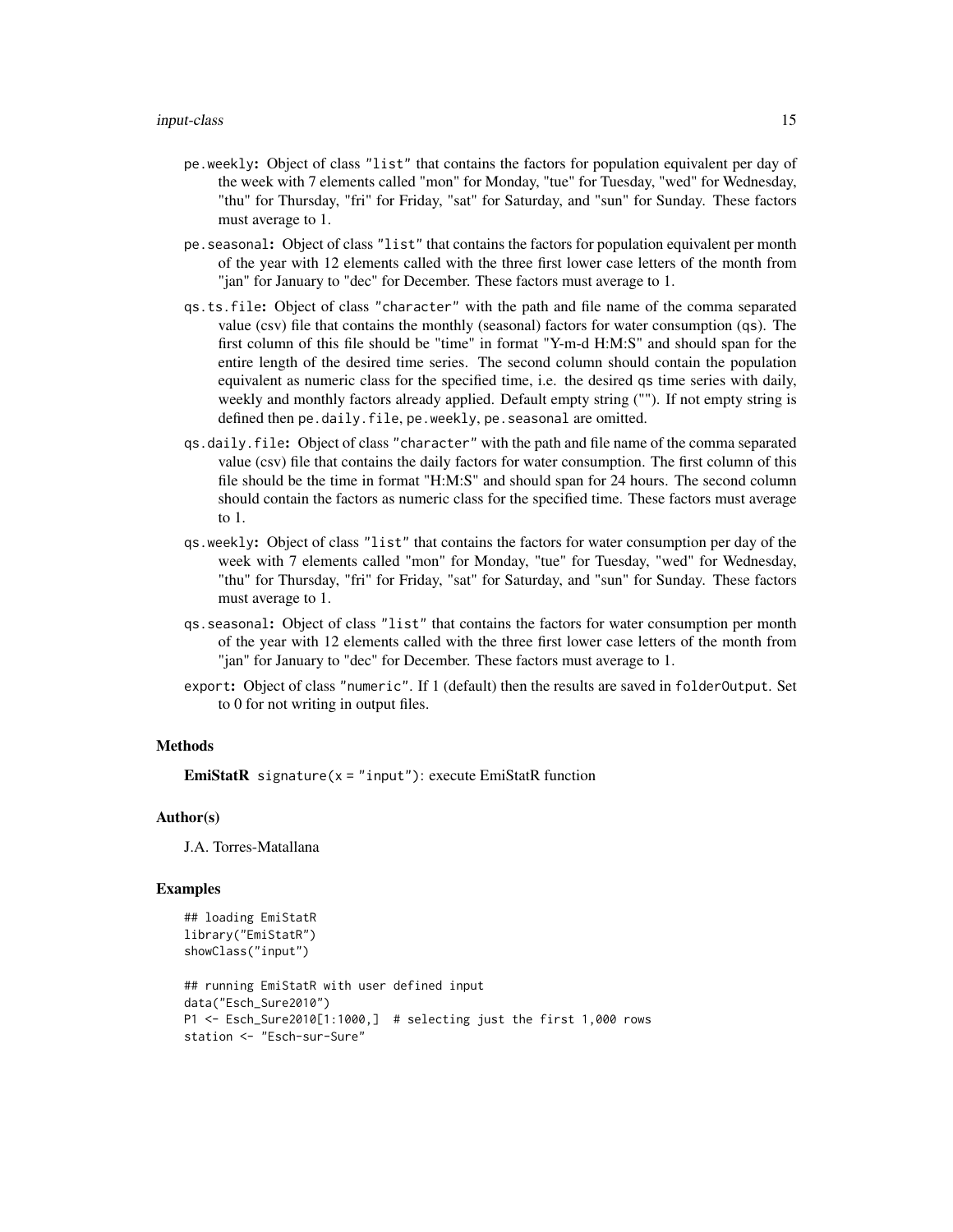```
# defining estructures E1
E1 \le list(id = 1, ns = "FBH Goesdorf", nm = "Goesdorf", nc = "Obersauer", numc = 1,
           use = "R/I", Atotal = 36, Aimp = 25.2, Cimp = 0.80, Cper = 0.30,
           tfS = 1, pe = 650, Qd = 5,
           Dd = 0.15, Cd = 0.18, V = 190, lev.ini = 0.10,
           lev2vol = list(lev = c(.06, 1.10, 1.30, 3.30),vol = c(0.5, 31, 45, 190))
# defining Input objet
input.user <- input(spatial = 0, zero = 1e-5, folder = getwd(),
                    cores = 1,ww = list(qs = 150, CODs = 104, NH4s = 4.7),
                    inf = list(qf = 0.04, CODF = 0, NH4f = 0),
                    rw = list(CODr = 0, NH4r = 0, stat = station),P1 = P1, st = list(E1=E1), export = 0)
str(input.user)
# invoking EmiStatR
sim <- EmiStatR(input.user)
## a visualisation example
dev.new()
par(mfrow=c(2,2), \text{ oma} = c(0,0,2,0))plot(x=sim[[1]][[1]][[2]], y=sim[[1]][[1]][[3]], typ="l", col="blue",
     xlab = "time", ylab = colnames(sim[[1]][[1]])[3], main = "Precipitation")
plot(x=sim[[1]][[1]][[2]], y=sim[[1]][[1]][[10]], typ="l", col="blue",
     xlab = "time", ylab = colnames(sin[[1]][[1]])[10], main = "CSO, volume")plot(x=sim[[1]][[1]][[2]], y=sim[[1]][[1]][[13]], typ="l", col="blue",
     xlab = "time", ylab = colnames(sin[[1]][[1]])[13], main = "CSO, COD concentration")plot(x=sim[[1]][[1]][[2]], y=sim[[1]][[1]][[14]], typ="l", col="blue",
     xlab = "time", ylab = colnames(sin[[1]][[1]])[14], main = "CSO, NH4 concentration")mtext(paste("Structure", sim[[1]][[3]][[1]]), outer=TRUE, cex = 1.5)
```
IsReg *Wrapping Function for Function "is.regular" from "zoo" package for "data.frame" objects*

#### **Description**

"IsReg" is a wrapping Function for Function "is.regular" from "zoo" package. Given a "data.frame" object it is converted into a "xts" object, while the regularity of the object is checked. The first column of the "data.frame" should contain a character string vector to be converted via as.POSIXct accordingly with the date format (format) and time zone (tz).

# Usage

IsReg(data, format, tz)

<span id="page-15-0"></span>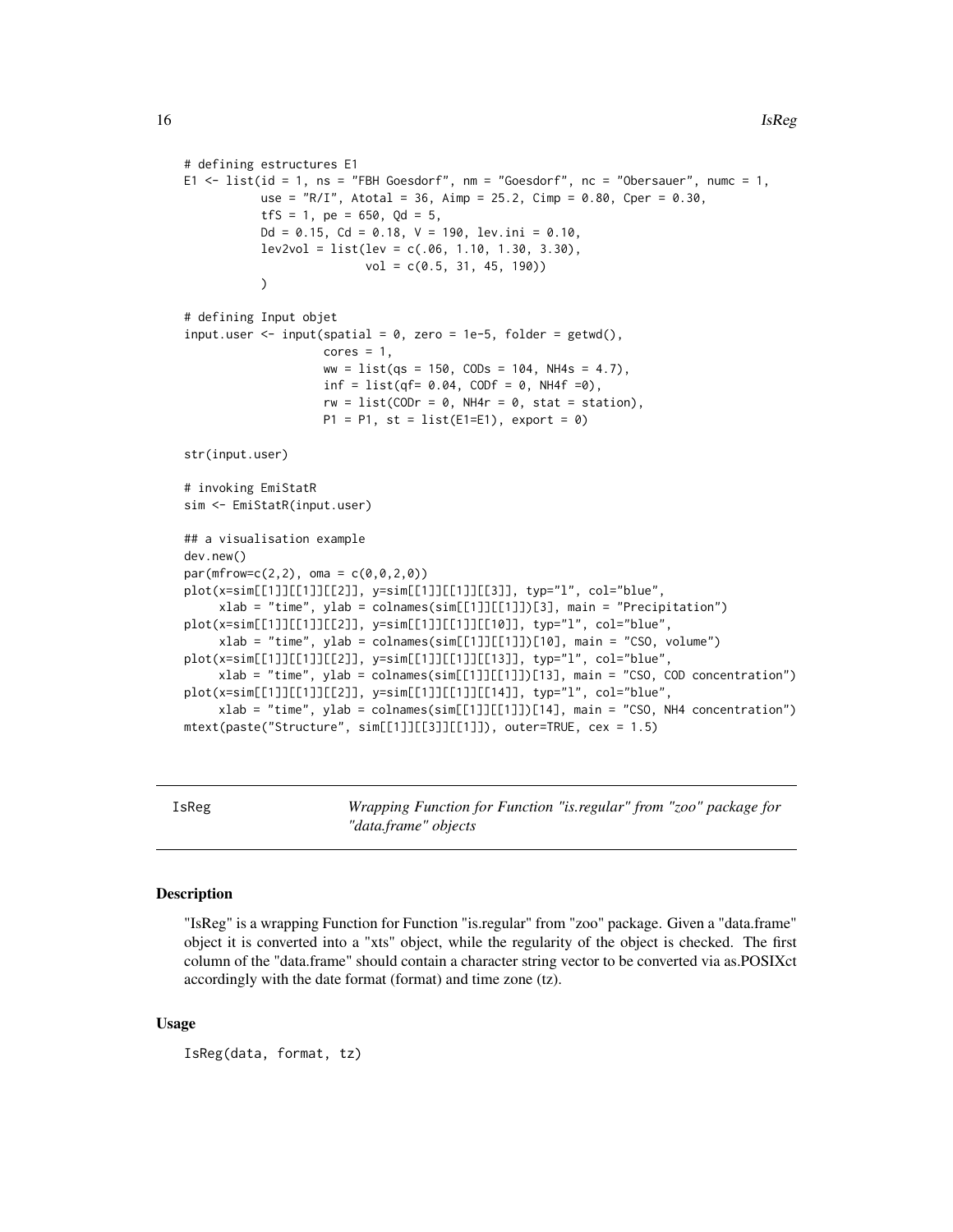#### $IsReg$  and the set of the set of the set of the set of the set of the set of the set of the set of the set of the set of the set of the set of the set of the set of the set of the set of the set of the set of the set of the

# Arguments

| data   | an object of class data. Frame containing in its first column a character string<br>vector to be converted via as POSIX ct into a date vector accordingly with the<br>date format (format) and time zone (tz) defined                                                         |
|--------|-------------------------------------------------------------------------------------------------------------------------------------------------------------------------------------------------------------------------------------------------------------------------------|
| format | character string giving a date-time format as used by strptime.                                                                                                                                                                                                               |
| tz     | a time zone specification to be used for the conversion, if one is required. System-<br>specific, but "" is the current time zone, and "GMT" is UTC (Universal Time,<br>Coordinated). Invalid values are most commonly treated as UTC, on some plat-<br>forms with a warning. |

# Details

"IsReg" calls the as.POSIXct function from base package to convert an object to one of the two classes used to represent date/times (calendar dates plus time to the nearest second). More details can be found in the "is.regular" function of the "zoo" package.

# Value

Object of class "list". This object contains 2 elements, the first one contains a character string "\_TSregular" if the xts object created is strict regular, or "\_TSirregular" if it is strict irregular. More details can be found in the "is.regular" function of the "zoo" package.

# Author(s)

J.A. Torres-Matallana

# Examples

```
library(EmiStatR)
data("P1")
class(P1)
head(P1)
ts \le IsReg(data = P1, format = "%Y-%m-%d %H:%M:%S", tz = "UTC")
str(ts)
ts[[1]]
head(ts[[2]]); tail(ts[[2]])
plot(ts[[2]], ylab = "Precipitation [mm]")
```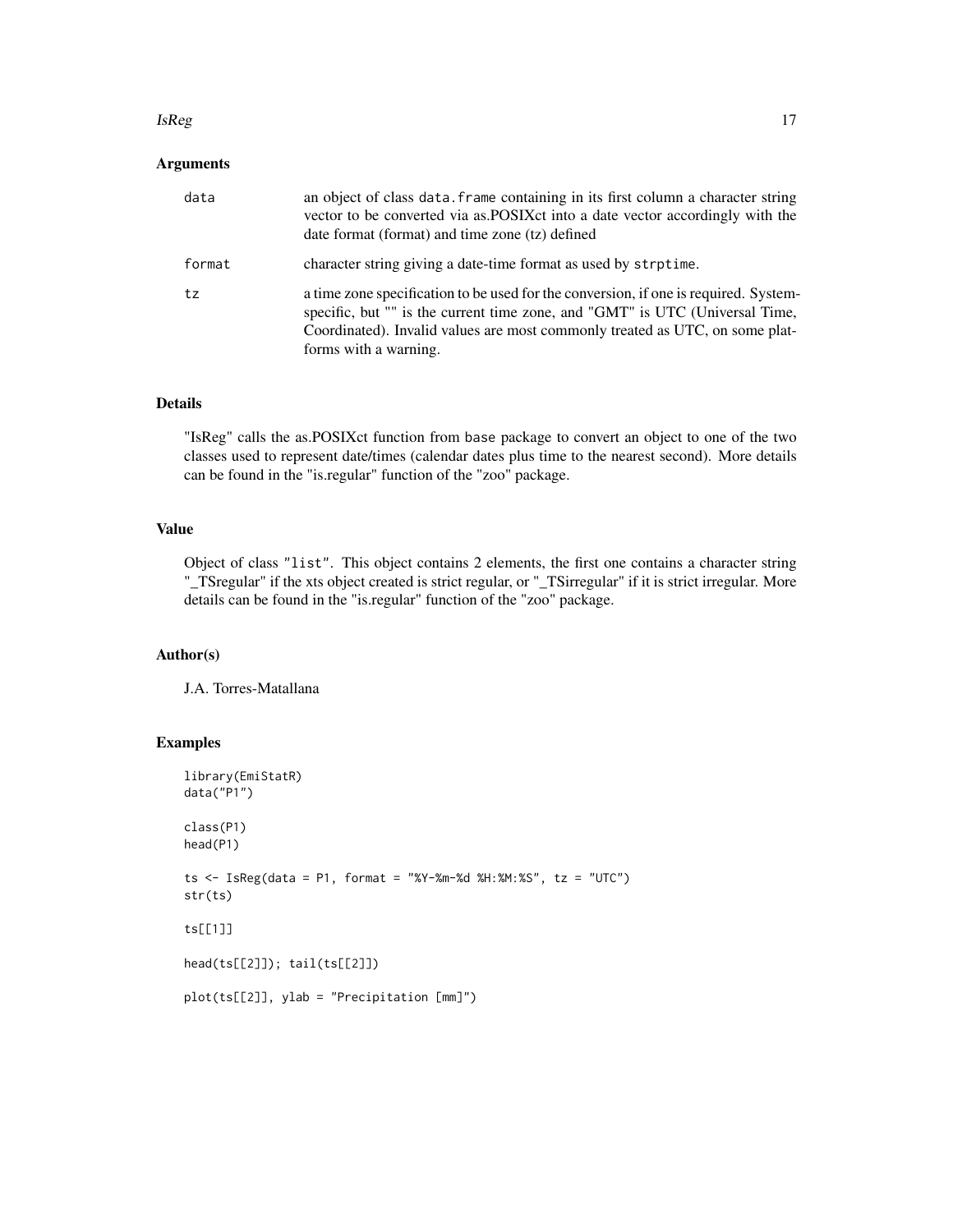<span id="page-17-0"></span>

# **Description**

Given a relationship between two variables (e.g. level and volume), this function interpolates the corresponding second variable (e.g. volume) for a known value of the first variable (e.g. level). This function is suitable to represented e.g. the dynamics of water storage in a combined sewer overflow chamber.

# Usage

```
Level2Volume(lev, lev2vol)
```
#### Arguments

| lev     | A numeric object that represents the know variable e.g. the level in a storage<br>chamber.                                                                             |
|---------|------------------------------------------------------------------------------------------------------------------------------------------------------------------------|
| lev2vol | A list of two elements. The first element is a vector named "lev" that contains<br>the interpolation steps of the first variable (e.g. level). The second element is a |
|         | vector that contains the interpolation steps of the second variable (e.g. volume).                                                                                     |

# Details

The function uses the approx function from the stats package with "yleft" argument equal to the minimum value of the second variable and "yright" argument equal to the maximum value of the second variable.

#### Value

A numeric object with one element representing the interpolated value of the second variable (e.g. volume).

#### Author(s)

J.A. Torres-Matallana; K. Klepiszewski; G. Schutz.

# Examples

library(EmiStatR)

# definition of relationship level to volume  $lev2vol \le list(lev = c(.06, 1.10, 1.30, 3.30), vol = c(0, 31, 45, 200))$ 

interpolated\_volume <- Level2Volume(lev=c(0, .25, 1.25, 2.25, 4.25), lev2vol = lev2vol) interpolated\_volume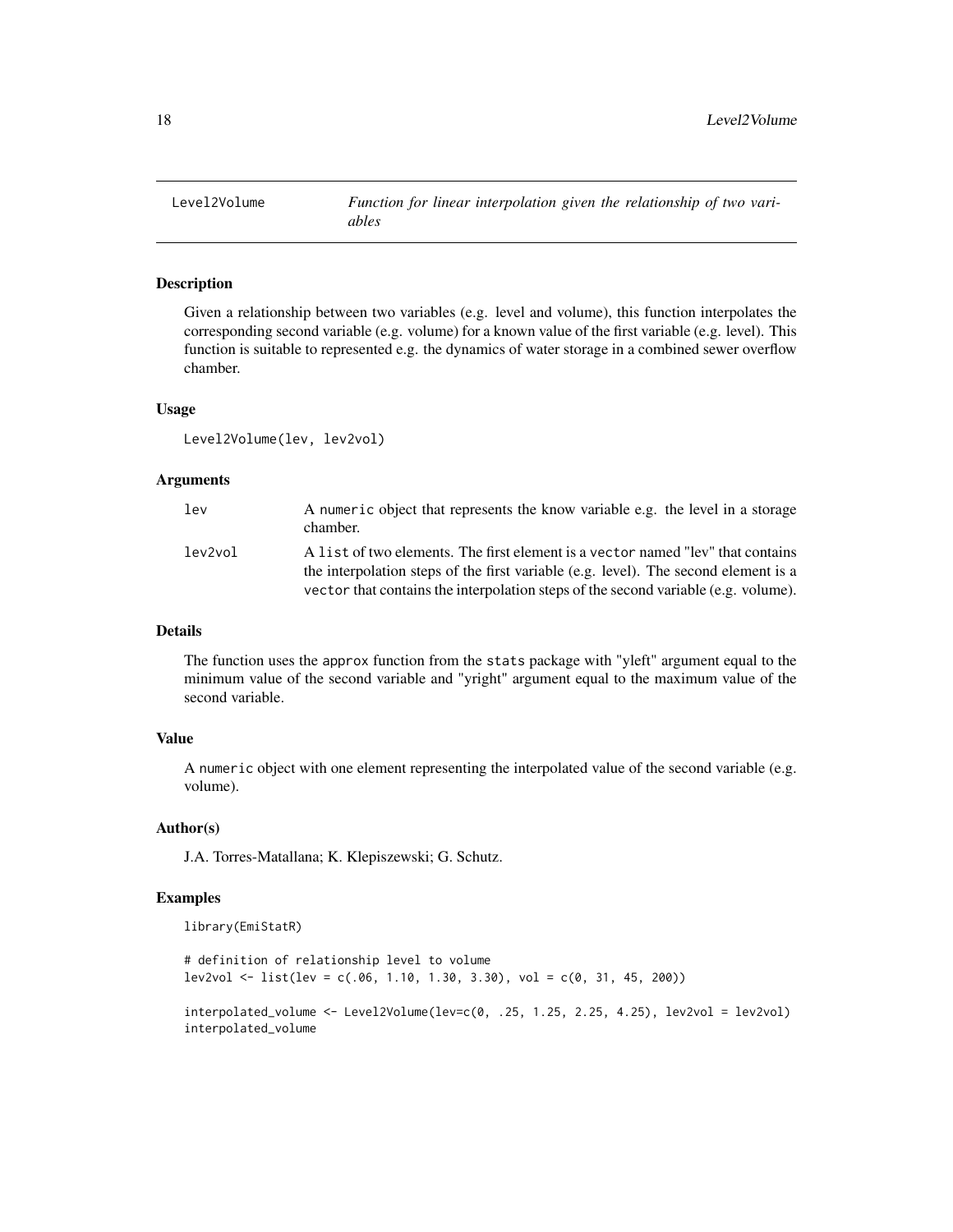#### <span id="page-18-0"></span>Description

This dataset is a list that contains a data.frame with two columns: time [y-m-d h:m:s] and precipitation depth, P [mm]. The dataset correspond to measurements for January 2016 with time steps of 10 minutes at rain gauge station, Dahl, located close to the sub-catchment of the combined sewer overflow chamber at Goesdorf, Grand-Duchy of Luxembourg.

#### Usage

data("P1")

# Format

A data frame with 4464 observations on the following 2 variables.

time a POSIXct vector

'P [mm]' a numeric vector

### Source

<https://www.agrimeteo.lu>

#### Examples

data("P1")

plot(P1[,1], P1[,2], col="blue", typ="l", xlab = "time", ylab = "Precipitation [mm]")

P1\_20111216 *Dataset: An example of input time series for the EmiStatR package*

#### Description

This dataset is a data.frame with four columns: time [y-m-d h:m:s] and precipitation depth, P [mm] for Dahl, Eshc-sur-Sure and Eschdorf rain gauge stations. The dataset correspond to measurements for December 16th 2011 for a 10-hour event recorded with time steps of 10 minutes. The three rain gauge stations are located close to the sub-catchment of the combined sewer overflow chamber at Goesdorf, Grand-Duchy of Luxembourg.

#### Usage

data("P1\_20111216")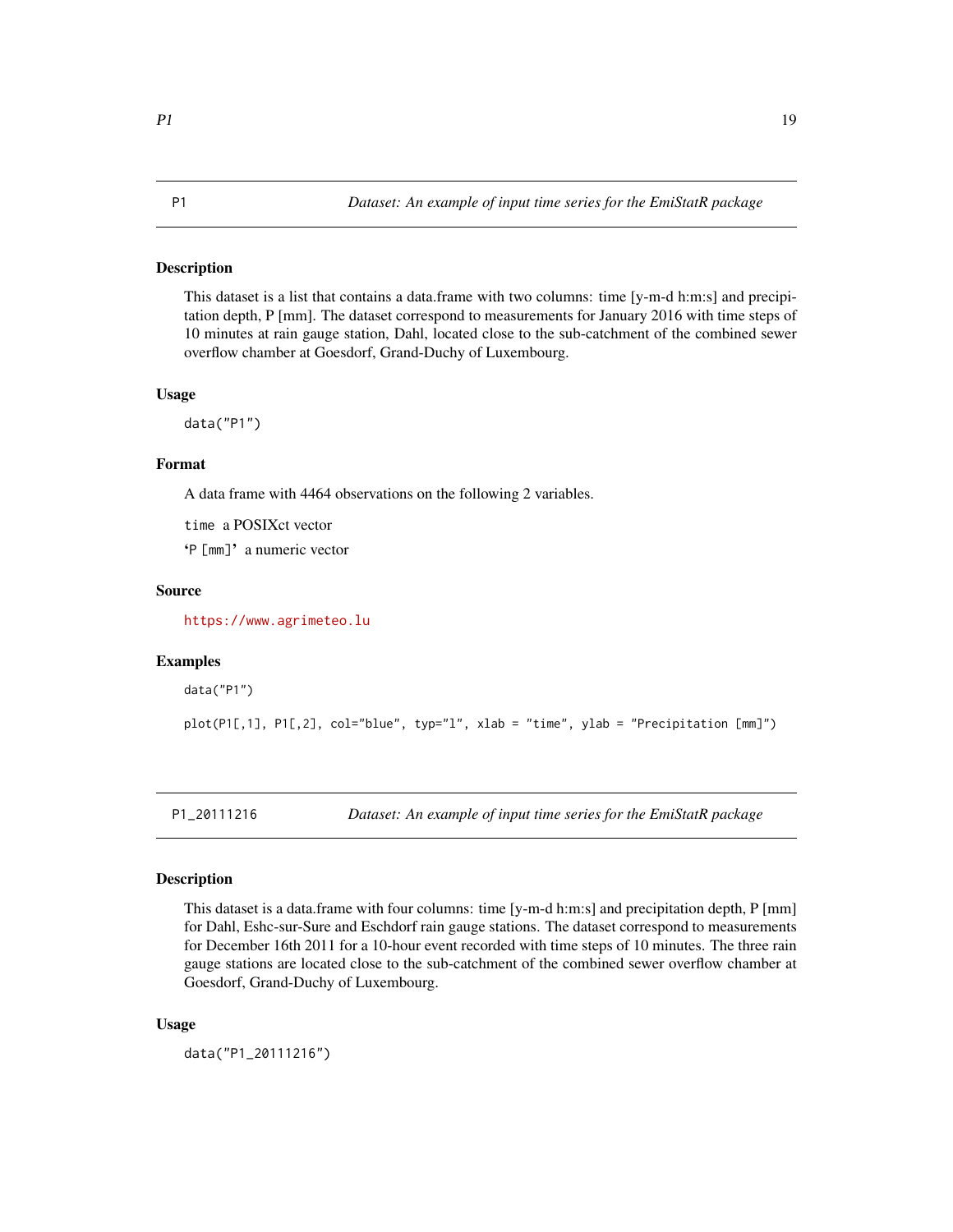#### <span id="page-19-0"></span>Format

A data frame with 61 observations on the following 4 variables.

time a POSIXct vector

Dahl a numeric vector for rainfall depth in millimeters at Dahl rain gauge station

Esch-Sure a numeric vector for rainfall depth in millimeters at Esch-sur-Sure rain gauge station

Eschdorf a numeric vector for rainfall depth in millimeters at Eschdorf rain gauge station

# Source

<https://www.agrimeteo.lu>

#### Examples

data("P1\_20111216")

```
plot(P1_20111216[,1], P1_20111216[,2], col="blue", typ="l",
     xlab = "time", ylab = "Precipitation at Dahl [mm]")
```

```
plot(P1_20111216[,1], P1_20111216[,3], col="blue", typ="l",
     xlab = "time", ylab = "Precipitation at Esch-sur-Sure [mm]")
```

```
plot(P1_20111216[,1], P1_20111216[,4], col="blue", typ="l",
    xlab = "time", ylab = "Precipitation at Eschdorf [mm]")
```
pe\_factor *Dataset: An example of general input for the daily population equivalent factors in the study region.*

#### Description

This dataset is an example of general input for the daily population equivalent (pe) factors in the study region (Haute-Sure catchment, Grand-Duchy of Luxembourg).

#### Usage

data("pe\_factor")

#### Format

A data.frame with 12 observations of 2 variables:

time: character, time at which the factors are reported [HH:MM:SS];

pe\_factor: numeric, the corresponding factors for population equivalents [-];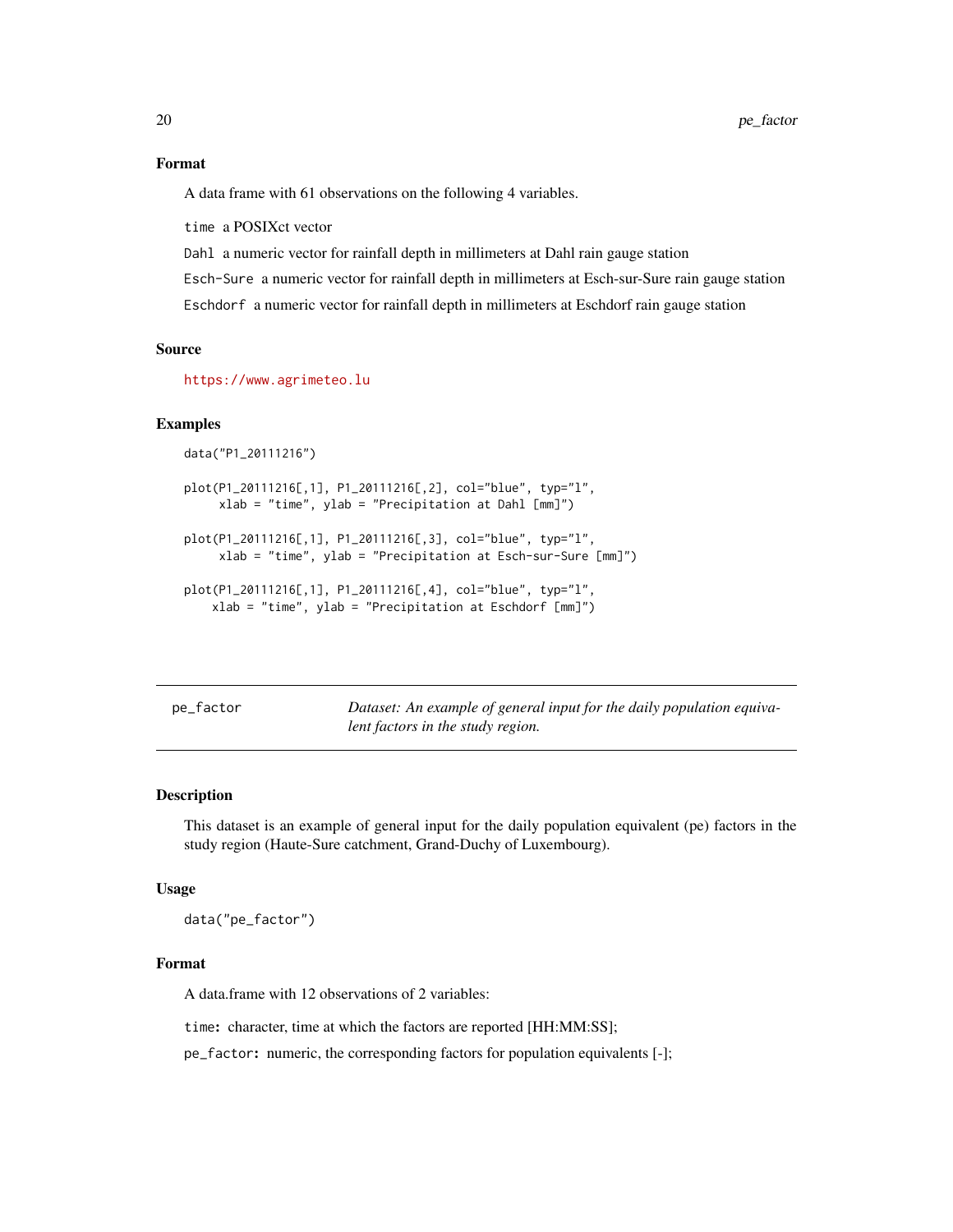#### <span id="page-20-0"></span> $qs_{\text{}}$  factor 21

#### Examples

data("pe\_factor")

pe\_factor

qs\_factor *Dataset: An example of general input for the daily water consumption factors in the study region.*

# Description

This dataset is an example of general input for the daily water consumption (qs) factors in the study region (Haute-Sure catchment, Grand-Duchy of Luxembourg).

#### Usage

data("qs\_factor")

# Format

A data.frame with 12 observations of 2 variables:

time: character, time at which the factors are reported [HH:MM:SS];

qs\_factor: numeric, the corresponding factors for water consumption [-];

#### Examples

data("qs\_factor")

qs\_factor

qs\_factor\_ATV *Dataset: An example of general input for the daily water consumption factors (ATV German guideline) in the study region.*

#### Description

This dataset is an example of general input for the daily water consumption (qs) factors according to the german guideline ATV-A134 applied in the study region (Haute-Sure catchment, Grand-Duchy of Luxembourg).

#### Usage

data("qs\_factor")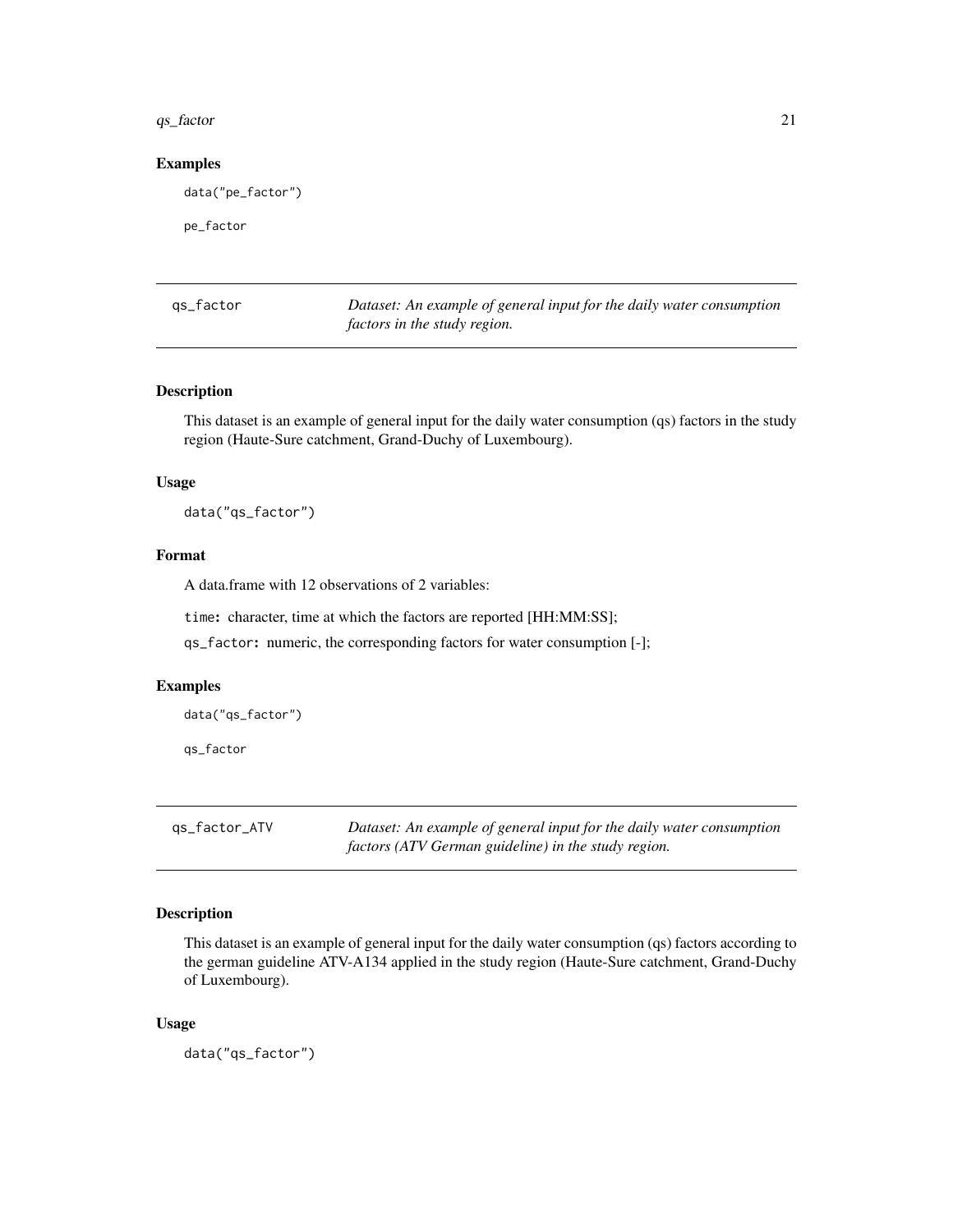# <span id="page-21-0"></span>Format

A data.frame with 12 observations of 2 variables:

time: character, time at which the factors are reported [HH:MM:SS];

ATV.A134.Qf.m3\_h: numeric, the corresponding factors for water consumption according to the German guideline ATV-A134 [-];

# Examples

data("qs\_factor\_ATV")

qs\_factor\_ATV

rw *Dataset: An example of general input for rainwater characteristics in the study region.*

# Description

This dataset is an example of general input for rainwater characteristics in the sewer system for the study region (Haute-Sure catchment, Grand-Duchy of Luxembourg).

#### Usage

data("rw")

# Format

A list of 6 elements:

depth: numeric, total rainfall amount of time series P1 [mm];

pDur: numeric, total rainfall duration of time series P1 [min];

CODr: numeric, rainwater chemical oxygen demand (COD) concentration [mg/l];

NH4r: numeric, rainwater ammonium (NH4) concentration [mg/l];

stat: character, raingauge station name for time series P1 [-];

delta.t: numeric, delta time for time series P1 [min];

# Examples

data("rw")

str(rw)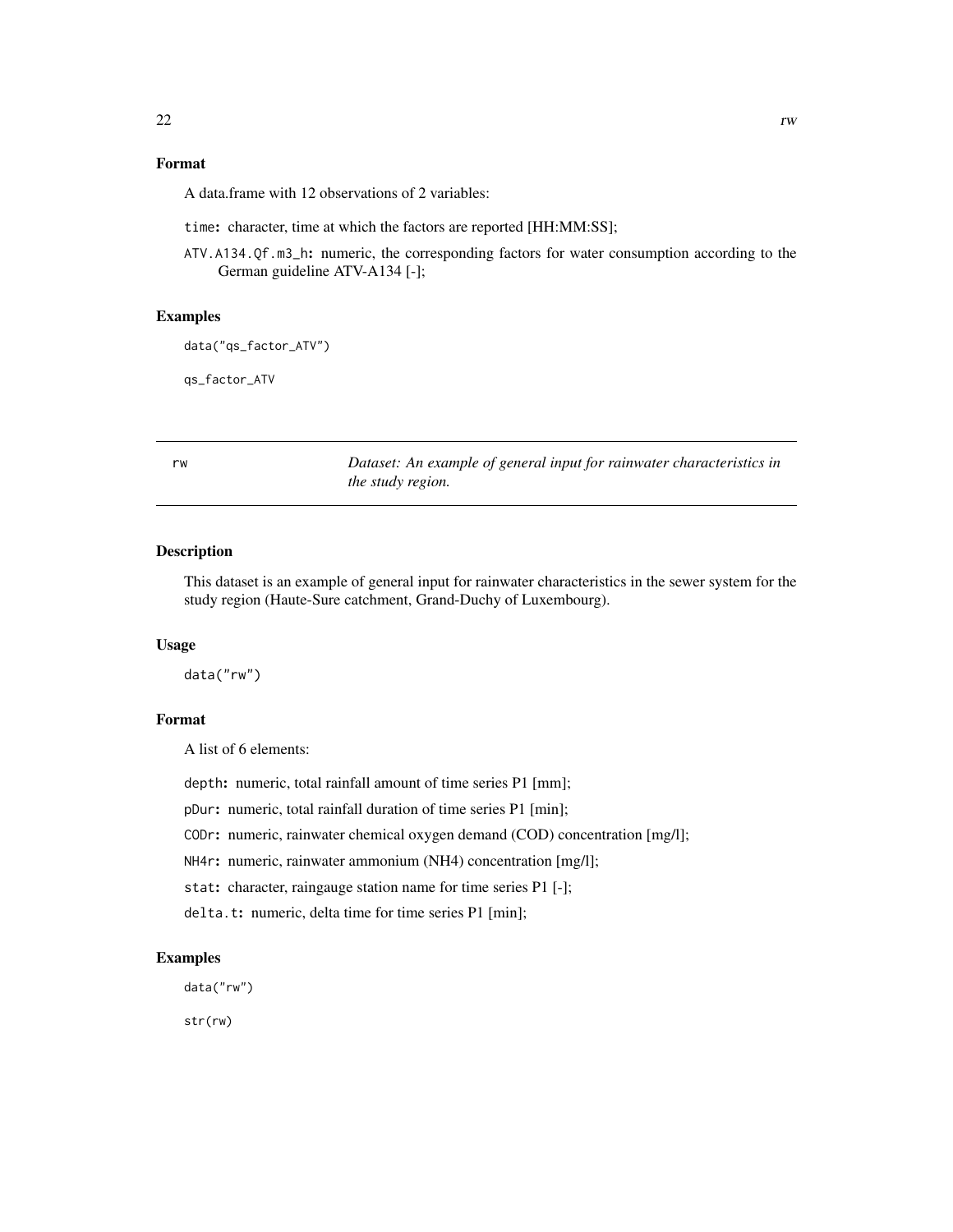<span id="page-22-0"></span>

# Description

Given a relationship between two variables (e.g. volume and level), this function interpolates the corresponding second variable (e.g. level) for a known value of the first variable (e.g. volume). This function is suitable to represented e.g. the dynamics of water storage in a combined sewer overflow chamber.

# Usage

Volume2Level(vol, lev2vol)

#### Arguments

| vol     | A numeric object that represents the know variable e.g. the volume in a storage<br>chamber.                                                                            |
|---------|------------------------------------------------------------------------------------------------------------------------------------------------------------------------|
| lev2vol | A list of two elements. The first element is a vector named "lev" that contains<br>the interpolation steps of the first variable (e.g. level). The second element is a |
|         | vector that contains the interpolation steps of the second variable (e.g. volume).                                                                                     |

### Author(s)

J.A. Torres-Matallana, G. Schutz

# Examples

library(EmiStatR)

# definition of relationship level to volume  $lev2vol \le list(lev = c(.06, 1.10, 1.30, 3.30), vol = c(0, 31, 45, 200))$ 

```
interpolated_level <- Volume2Level(vol=c(0, 25, 41, 190, 220), lev2vol = lev2vol)
interpolated_level
```
ww *Dataset: An example of general input for wastewater characteristics in the study region.*

# Description

This dataset is an example of general input for wastewater characteristics in the sewer system for the study region (Haute-Sure catchment, Grand-Duchy of Luxembourg).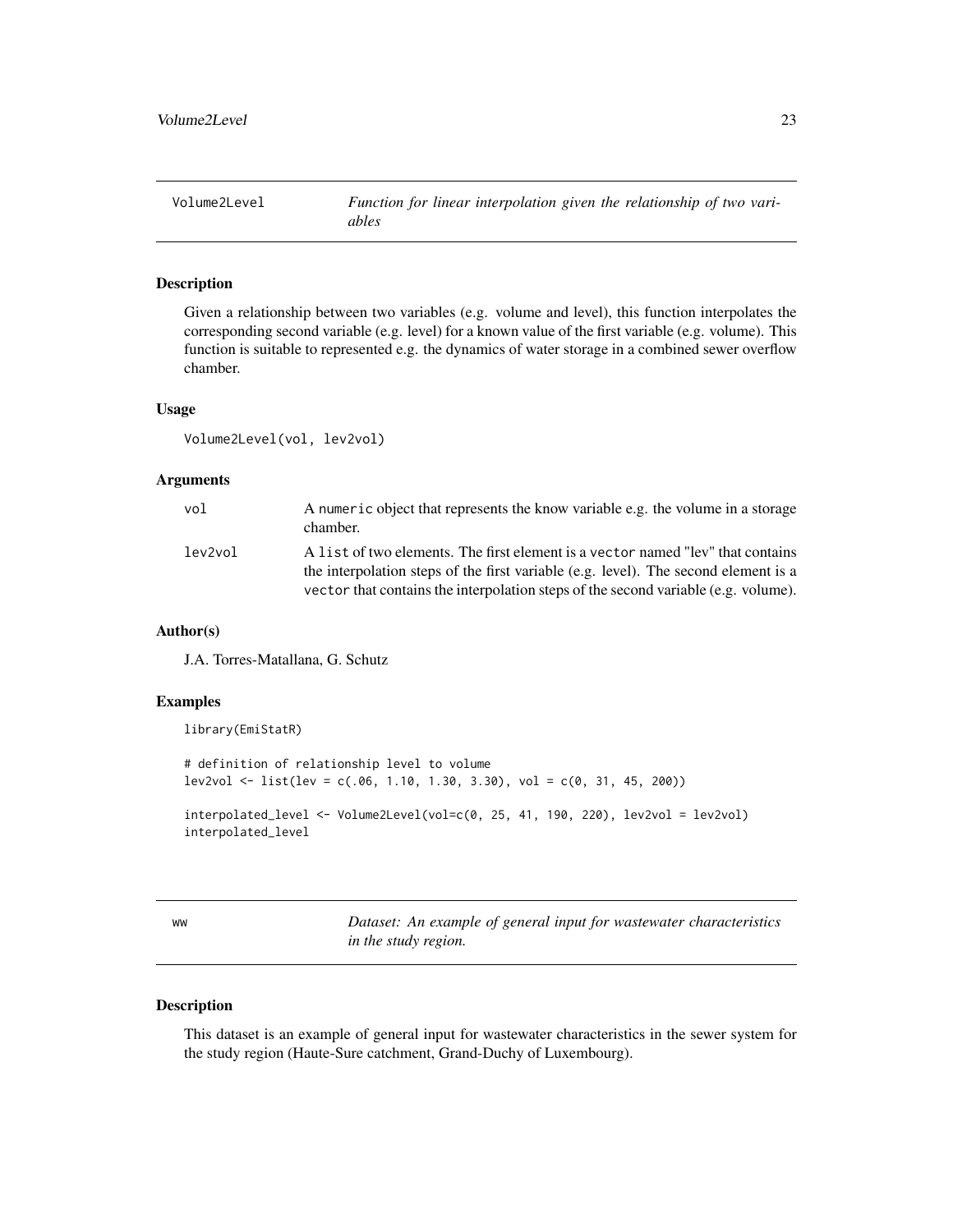# Usage

data("ww")

# Format

A list of 3 elements.

qs: numeric, infiltration inflow [l/(s\*ha)];

CODs: numeric, chemical oxygen demand (COD) sewage pollution per capita (PE) load per day [g/(PE\*day)];

NH4s: numeric, ammonium (NH4) sewage pollution per capita (PE) load per day [g/(PE\*day];

# Examples

data("ww")

str(ww)